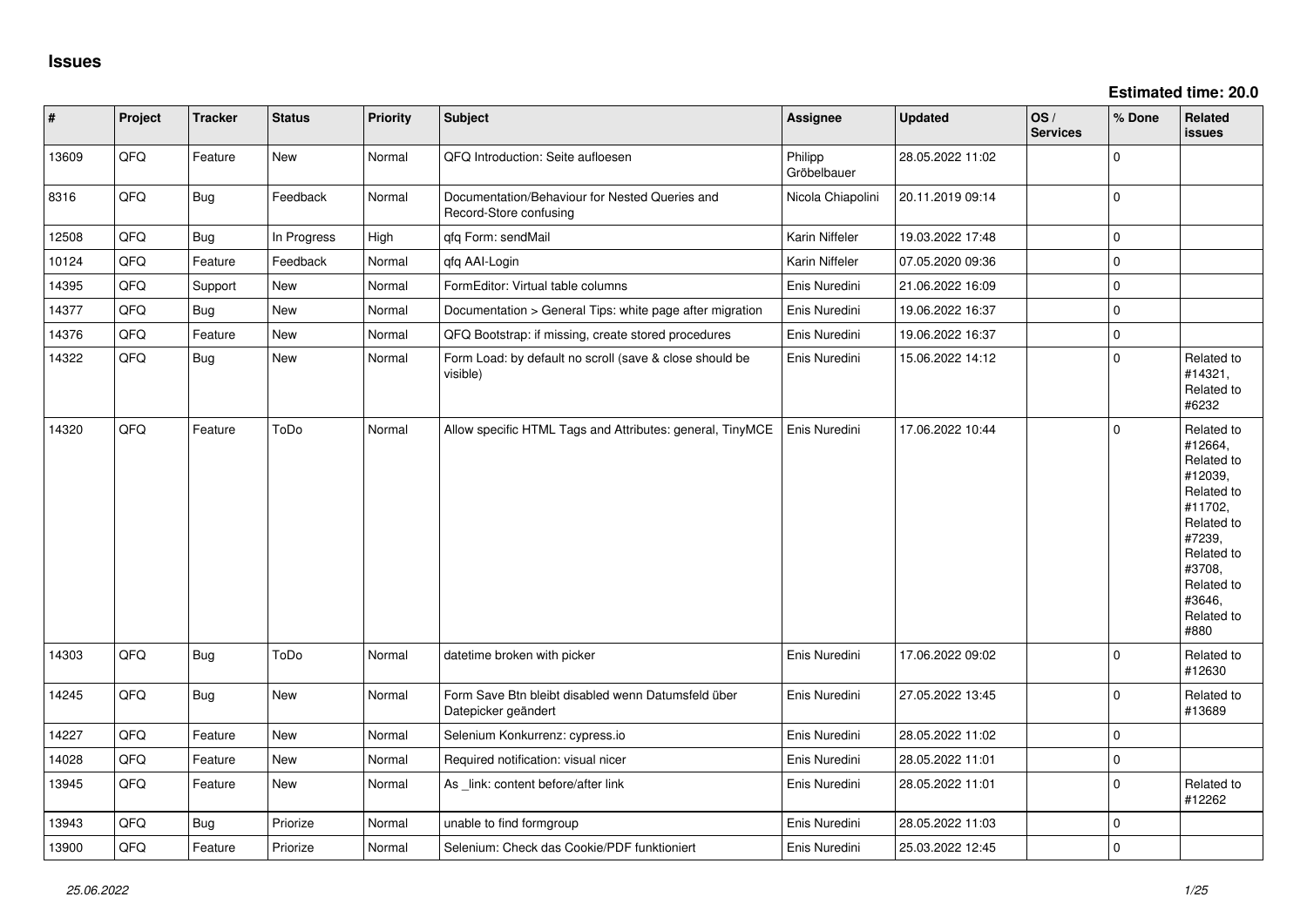| #     | Project | <b>Tracker</b> | <b>Status</b>     | <b>Priority</b> | <b>Subject</b>                                                                        | <b>Assignee</b> | <b>Updated</b>   | OS/<br><b>Services</b> | % Done      | <b>Related</b><br>issues                                                    |
|-------|---------|----------------|-------------------|-----------------|---------------------------------------------------------------------------------------|-----------------|------------------|------------------------|-------------|-----------------------------------------------------------------------------|
| 13899 | QFQ     | Bug            | ToDo              | Normal          | Selenium: zum laufen bringen                                                          | Enis Nuredini   | 25.03.2022 10:24 |                        | $\mathbf 0$ |                                                                             |
| 13767 | QFQ     | Bug            | Feedback          | Normal          | date/time-picker: required shows up/down button orange                                | Enis Nuredini   | 16.05.2022 23:16 |                        | 0           |                                                                             |
| 13757 | QFQ     | Feature        | New               | High            | QR / Bar-Code Plugin                                                                  | Enis Nuredini   | 19.03.2022 17:43 |                        | $\mathbf 0$ |                                                                             |
| 13716 | QFQ     | Bug            | New               | High            | Firefox ask to store username/password                                                | Enis Nuredini   | 30.05.2022 09:31 |                        | 0           | Related to<br>#13827                                                        |
| 13689 | QFQ     | Bug            | New               | Normal          | Enter auf Eingabefeld mit ungültigem Wert führt zu blurry<br>Seite                    | Enis Nuredini   | 28.05.2022 10:53 |                        | $\mathbf 0$ | Related to<br>#14245, Has<br>duplicate<br>#11891                            |
| 13608 | QFQ     | Feature        | Some day<br>maybe | Normal          | Automatic Browser Language Redirect                                                   | Enis Nuredini   | 17.06.2022 08:35 |                        | $\mathbf 0$ |                                                                             |
| 12989 | QFQ     | Bug            | New               | Normal          | empty string does not trigger dynamic update                                          | Enis Nuredini   | 28.05.2022 11:09 |                        | $\mathbf 0$ |                                                                             |
| 12630 | QFQ     | Feature        | In Progress       | Normal          | Input: date[time]: min / max values                                                   | Enis Nuredini   | 20.06.2022 18:31 |                        | $\mathbf 0$ | Related to<br>#10096,<br>Related to<br>#14302,<br>Related to<br>#14303      |
| 12262 | QFQ     | Feature        | ToDo              | Normal          | Form buttons on top: more customable                                                  | Enis Nuredini   | 17.06.2022 10:44 |                        | $\Omega$    | Related to<br>#13945, Has<br>duplicate<br>#4046, Has<br>duplicate<br>#10080 |
| 12066 | QFQ     | <b>Bug</b>     | New               | High            | enterAsSubmit: Forward wird nicht ausgeführt                                          | Enis Nuredini   | 29.05.2022 09:23 |                        | $\mathbf 0$ |                                                                             |
| 11892 | QFQ     | Feature        | New               | Normal          | tablesorter: columns with links are hard to order - new<br>qualifier 'Y: <ord>'</ord> | Enis Nuredini   | 23.03.2022 09:22 |                        | $\Omega$    |                                                                             |
| 11630 | QFQ     | Bug            | Feedback          | High            | Bitte check ob CALL() in 20.11.0 noch so funktioniert wie in<br>20.4.1                | Enis Nuredini   | 28.05.2022 13:45 |                        | $\Omega$    | Related to<br>#11325                                                        |
| 10782 | QFQ     | Feature        | Feedback          | Normal          | Tiny MCE: Image Upload                                                                | Enis Nuredini   | 16.05.2022 23:16 |                        | $\mathbf 0$ | Related to<br>#12452                                                        |
| 10569 | QFQ     | Feature        | Priorize          | Normal          | link blank more safe                                                                  | Enis Nuredini   | 25.03.2022 12:44 |                        | $\mathbf 0$ |                                                                             |
| 10463 | QFQ     | Feature        | New               | Normal          | Report link: expliztes setzen von HTML Tags (Bedarf fuer<br>'data-selenium' & 'id')   | Enis Nuredini   | 23.03.2022 09:23 |                        | $\Omega$    | Related to<br>#7648                                                         |
| 9052  | QFQ     | Feature        | Feedback          | High            | Report: CodeMirror with SQL Syntax Highlight in FE                                    | Enis Nuredini   | 08.06.2022 10:25 |                        | 0           |                                                                             |
| 8891  | QFQ     | <b>Bug</b>     | New               | High            | formSubmitLog: do not log passwords                                                   | Enis Nuredini   | 25.03.2022 09:06 |                        | 0           |                                                                             |
| 11347 | QFQ     | Bug            | Feedback          | Normal          | If Bedingungen funktionieren nicht korrekt                                            | Christoph Fuchs | 21.03.2021 20:37 |                        | $\mathsf 0$ |                                                                             |
| 14371 | QFQ     | Feature        | Priorize          | Normal          | LDAP via REPORT                                                                       | Carsten Rose    | 19.06.2022 16:37 |                        | 0           |                                                                             |
| 14323 | QFG     | Bug            | In Progress       | Normal          | Report: render=both single - no impact                                                | Carsten Rose    | 19.06.2022 18:31 |                        | $\pmb{0}$   |                                                                             |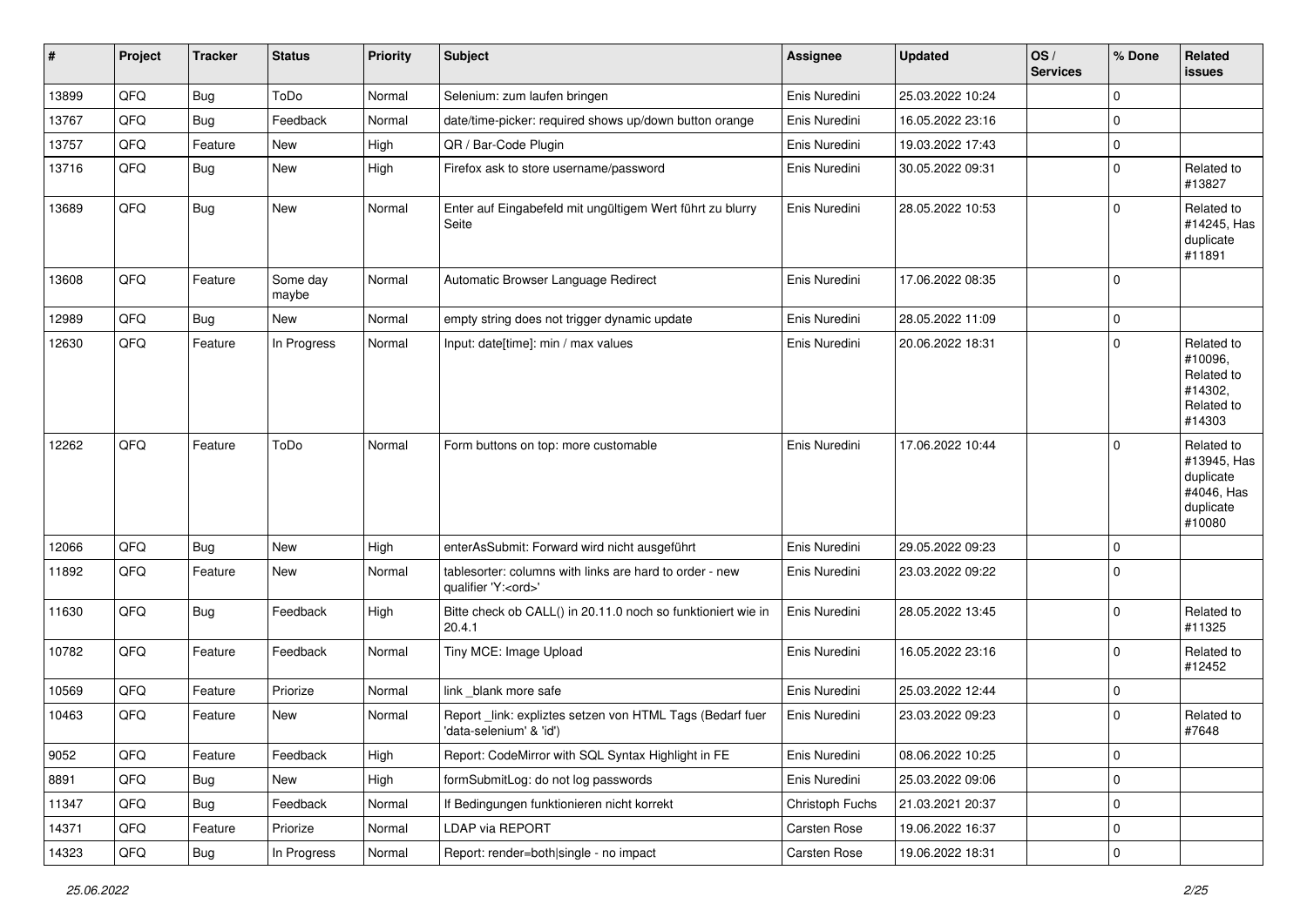| #     | Project | <b>Tracker</b> | <b>Status</b>              | <b>Priority</b> | <b>Subject</b>                                                                           | <b>Assignee</b>     | <b>Updated</b>   | OS/<br><b>Services</b> | % Done      | Related<br><b>issues</b>                                               |
|-------|---------|----------------|----------------------------|-----------------|------------------------------------------------------------------------------------------|---------------------|------------------|------------------------|-------------|------------------------------------------------------------------------|
| 14305 | QFQ     | Bug            | <b>New</b>                 | Normal          | Inline Report editing does not create history entries                                    | Carsten Rose        | 10.06.2022 11:55 |                        | $\mathbf 0$ |                                                                        |
| 14304 | QFQ     | Bug            | <b>New</b>                 | Normal          | table sorter view safer does not work                                                    | Carsten Rose        | 10.06.2022 11:49 |                        | $\mathbf 0$ |                                                                        |
| 14290 | QFQ     | Feature        | Priorize                   | Normal          | FormEditor: Show Table Definition                                                        | <b>Carsten Rose</b> | 19.06.2022 16:37 |                        | $\mathbf 0$ |                                                                        |
| 14283 | QFQ     | Bug            | Priorize                   | Normal          | HEIC / HEIF convert doesn't trigger                                                      | Carsten Rose        | 19.06.2022 16:37 |                        | $\mathbf 0$ |                                                                        |
| 14233 | QFQ     | Bug            | New                        | Normal          | AS _link: question - HTML is not rendered                                                | Carsten Rose        | 28.05.2022 11:02 |                        | $\mathbf 0$ |                                                                        |
| 14187 | QFQ     | Feature        | New                        | High            | qfq.log: show current URL                                                                | Carsten Rose        | 28.05.2022 11:02 |                        | $\mathbf 0$ | Related to<br>#13933,<br>Related to<br>#12532,<br>Related to<br>#11893 |
| 14175 | QFQ     | <b>Bug</b>     | In Progress                | Normal          | Opening a form with no QFQ Session cookie fails                                          | Carsten Rose        | 03.06.2022 10:40 |                        | $\mathbf 0$ |                                                                        |
| 14091 | QFQ     | Bug            | New                        | Normal          | inconsistent template path for twig                                                      | Carsten Rose        | 19.04.2022 18:36 |                        | $\mathbf 0$ |                                                                        |
| 14090 | QFQ     | Feature        | New                        | Normal          | Nützliche _script funktionen                                                             | Carsten Rose        | 28.05.2022 11:03 |                        | $\mathbf 0$ |                                                                        |
| 14077 | QFQ     | Bug            | <b>New</b>                 | Normal          | As _link: Attribute 'class' missing by r:1 and r:3 - but should<br>set                   | Carsten Rose        | 28.05.2022 11:02 |                        | $\Omega$    | Related to<br>#5342,<br>Related to<br>#4343                            |
| 13843 | QFQ     | Feature        | <b>New</b>                 | Normal          | Create JWT via QFQ                                                                       | <b>Carsten Rose</b> | 19.03.2022 17:42 |                        | $\mathbf 0$ |                                                                        |
| 13841 | QFQ     | Feature        | New                        | Normal          | Create PDF via iText - evaluate                                                          | <b>Carsten Rose</b> | 19.03.2022 17:42 |                        | $\mathbf 0$ |                                                                        |
| 13706 | QFQ     | <b>Bug</b>     | New                        | Normal          | Wrong CheckType in FieldElement LastStatus of Form Cron                                  | Carsten Rose        | 21.01.2022 18:20 |                        | 0           |                                                                        |
| 13700 | QFQ     | Feature        | New                        | Normal          | Redesign gfg.io Seite                                                                    | Carsten Rose        | 19.03.2022 17:43 |                        | $\mathbf 0$ |                                                                        |
| 13659 | QFQ     | Bug            | <b>New</b>                 | Normal          | wrong sanitize class applied to R-store                                                  | Carsten Rose        | 15.01.2022 14:23 |                        | 0           |                                                                        |
| 13592 | QFQ     | Bug            | <b>New</b>                 | Normal          | QFQ Build Queue: das vergeben von Tags klappt nicht. Es<br>werden keine Releases gebaut. | Carsten Rose        | 19.03.2022 17:45 |                        | $\mathbf 0$ |                                                                        |
| 13566 | QFQ     | Feature        | Ready to sync<br>(develop) | Normal          | Delete config-example.qfq.php file                                                       | Carsten Rose        | 23.12.2021 09:25 |                        | $\mathbf 0$ |                                                                        |
| 13467 | QFQ     | Feature        | <b>New</b>                 | Normal          | ChangeLog Generator                                                                      | Carsten Rose        | 19.03.2022 17:46 |                        | $\mathbf 0$ | Related to<br>#11460                                                   |
| 13460 | QFQ     | Bug            | New                        | Normal          | Doc: Password set/reset  password should not processed<br>with 'html encode'             | Carsten Rose        | 19.03.2022 17:46 |                        | $\mathbf 0$ |                                                                        |
| 13451 | QFQ     | <b>Bug</b>     | New                        | Normal          | Character Counter / Max Character: Problem in Safari                                     | Carsten Rose        | 15.04.2022 17:18 |                        | $\mathbf 0$ |                                                                        |
| 13354 | QFQ     | Feature        | New                        | Normal          | Using Websocket in QFQ                                                                   | Carsten Rose        | 10.11.2021 15:47 |                        | $\pmb{0}$   |                                                                        |
| 13332 | QFQ     | Bug            | New                        | Normal          | Multi Form: Required Felder werden visuell nicht markiert.                               | Carsten Rose        | 19.03.2022 17:47 |                        | $\mathbf 0$ |                                                                        |
| 13331 | QFQ     | <b>Bug</b>     | New                        | Normal          | Multi Form: Clear Icon misplaced                                                         | Carsten Rose        | 19.03.2022 17:47 |                        | 0           |                                                                        |
| 12974 | QFQ     | <b>Bug</b>     | New                        | High            | Sanitize Queries in Action-Elements                                                      | Carsten Rose        | 07.12.2021 17:19 |                        | $\pmb{0}$   |                                                                        |
| 12716 | QFQ     | Bug            | New                        | Normal          | template group: Pattern only applied to first instance                                   | Carsten Rose        | 19.03.2022 17:47 |                        | $\mathbf 0$ |                                                                        |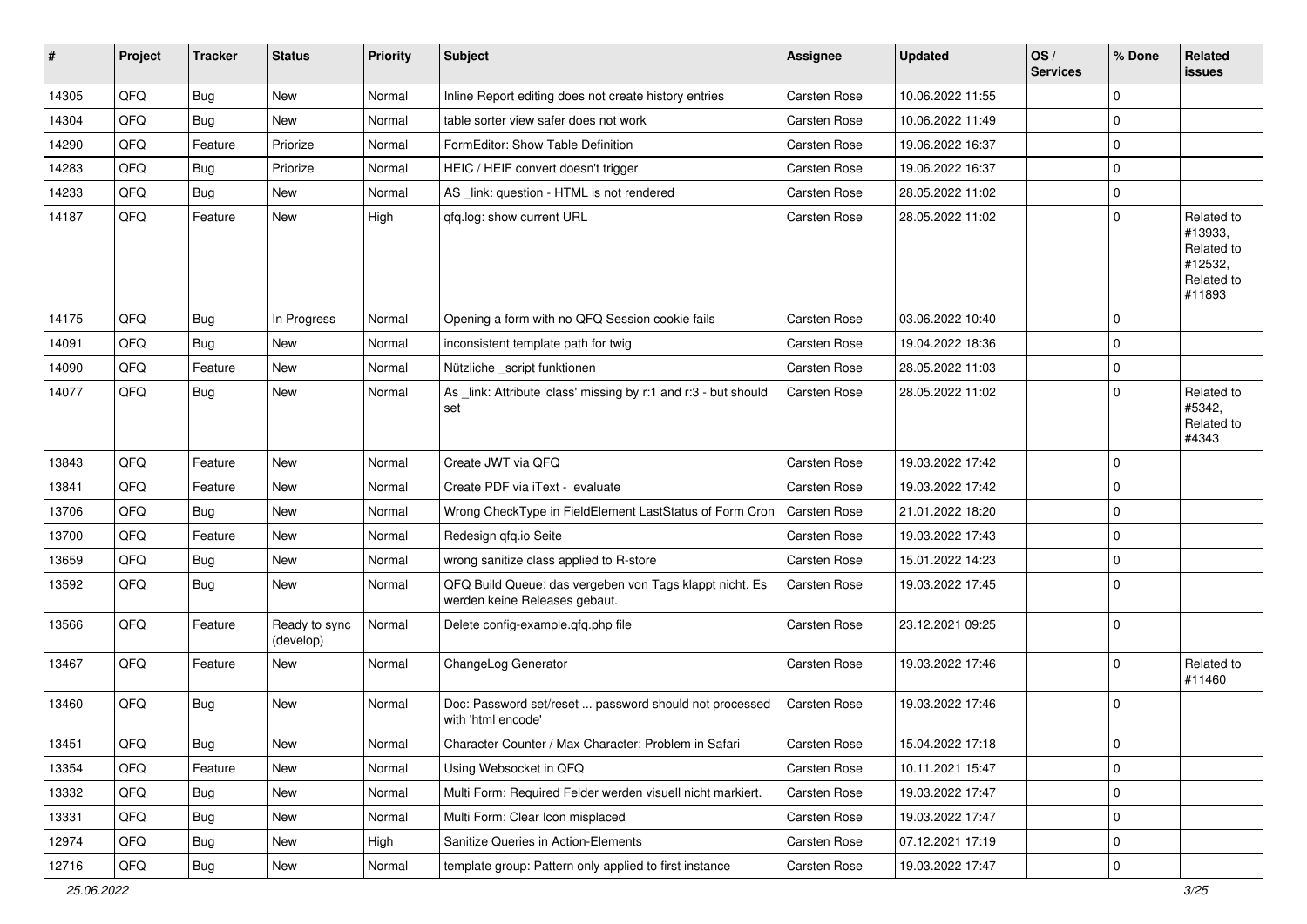| #     | Project | <b>Tracker</b> | <b>Status</b>     | <b>Priority</b> | <b>Subject</b>                                                                                                                                      | <b>Assignee</b>     | <b>Updated</b>   | OS/<br><b>Services</b> | % Done      | Related<br><b>issues</b>                                              |
|-------|---------|----------------|-------------------|-----------------|-----------------------------------------------------------------------------------------------------------------------------------------------------|---------------------|------------------|------------------------|-------------|-----------------------------------------------------------------------|
| 12714 | QFQ     | Bug            | <b>New</b>        | Normal          | Conversion of GIF to PDF broken when GIF contains Alpha.                                                                                            | Carsten Rose        | 19.03.2022 17:49 |                        | $\mathbf 0$ |                                                                       |
| 12702 | QFQ     | Bug            | <b>New</b>        | High            | templateGroup: broken in multiDb Setup                                                                                                              | Carsten Rose        | 14.12.2021 16:02 |                        | $\mathbf 0$ |                                                                       |
| 12679 | QFQ     | Feature        | New               | Normal          | tablesorter: custom column width                                                                                                                    | Carsten Rose        | 16.06.2021 11:10 |                        | $\mathbf 0$ |                                                                       |
| 12670 | QFQ     | Bug            | <b>New</b>        | High            | Dropdown-Menu classes können nicht mehr angegeben<br>werden                                                                                         | Carsten Rose        | 07.12.2021 17:19 |                        | $\mathbf 0$ |                                                                       |
| 12664 | QFQ     | Feature        | New               | Normal          | TinyMCE: report/remove malicous HTML/JS Code                                                                                                        | Carsten Rose        | 19.03.2022 17:47 |                        | $\mathbf 0$ | Related to<br>#14320                                                  |
| 12611 | QFQ     | Feature        | Some day<br>maybe | Normal          | Refactoring: Bootstrap with Lazy Loading                                                                                                            | Carsten Rose        | 08.06.2022 10:37 |                        | $\mathbf 0$ | Related to<br>#12490,<br>Related to<br>#10013,<br>Related to<br>#7732 |
| 12603 | QFQ     | Feature        | New               | Normal          | Dropdown (Select), Radio, checkbox:<br>itemListAlways={{!SELECT key, value}}                                                                        | Carsten Rose        | 19.03.2022 17:47 |                        | $\mathbf 0$ |                                                                       |
| 12581 | QFQ     | Bug            | <b>New</b>        | Normal          | Form.forward=close: Record 'new' in new browser tab ><br>save (& close) >> Form is not reloaded with new created<br>record id and stays in mode=new | <b>Carsten Rose</b> | 19.03.2022 17:48 |                        | $\mathbf 0$ |                                                                       |
| 12546 | QFQ     | Bug            | Feedback          | Normal          | Branch 'Development' - Unit Tests mit dirty workaround<br>angepasst                                                                                 | Carsten Rose        | 19.03.2022 17:48 |                        | $\mathbf 0$ |                                                                       |
| 12545 | QFQ     | <b>Bug</b>     | <b>New</b>        | Urgent          | sql.log not created / updated                                                                                                                       | Carsten Rose        | 14.12.2021 16:02 |                        | $\mathbf 0$ |                                                                       |
| 12544 | QFQ     | Feature        | <b>New</b>        | High            | a) ' AS _link' new also as ' AS _format', b) sortierung via<br>'display: none;', c) '_format' benoeitgt nicht zwingend<br>u/U/p/m/z/d               | Carsten Rose        | 14.12.2021 16:03 |                        | $\mathbf 0$ |                                                                       |
| 12532 | QFQ     | Feature        | <b>New</b>        | High            | SIP-Parameter bei Seitenaufruf in Browser-Console<br>anzeigen                                                                                       | Carsten Rose        | 07.12.2021 17:19 |                        | $\mathbf 0$ | Related to<br>#11893.<br>Related to<br>#14187                         |
| 12520 | QFQ     | Bug            | <b>New</b>        | Normal          | Switch FE User: still active even FE User session expired                                                                                           | <b>Carsten Rose</b> | 19.03.2022 17:48 |                        | $\mathbf 0$ |                                                                       |
| 12513 | QFQ     | <b>Bug</b>     | New               | High            | Implement server side check of maxlength                                                                                                            | Carsten Rose        | 07.12.2021 17:19 |                        | $\mathbf 0$ |                                                                       |
| 12512 | QFQ     | Bug            | <b>New</b>        | Normal          | Some MySQL Installation can't use 'stored procedures'                                                                                               | Carsten Rose        | 19.03.2022 17:48 |                        | 0           |                                                                       |
| 12504 | QFQ     | Feature        | Priorize          | Normal          | sql.log: report fe.id                                                                                                                               | Carsten Rose        | 05.05.2021 22:09 |                        | 0           |                                                                       |
| 12503 | QFQ     | Feature        | Priorize          | Normal          | Detect dangerous UPDATE statement with missing WHERE                                                                                                | <b>Carsten Rose</b> | 05.05.2021 22:09 |                        | $\mathbf 0$ |                                                                       |
| 12480 | QFQ     | Feature        | <b>New</b>        | Normal          | If QFQ upgrade is running, block further request                                                                                                    | Carsten Rose        | 03.05.2021 20:45 |                        | $\mathbf 0$ |                                                                       |
| 12477 | QFQ     | Feature        | New               | Normal          | Support for refactoring: Form, FormElement, diverse<br>Tabellen/Spalten, tt-content Records                                                         | Carsten Rose        | 03.05.2021 20:45 |                        | $\mathbf 0$ |                                                                       |
| 12474 | QFQ     | Feature        | <b>New</b>        | Normal          | Check BaseConfigURL if it is given and the the last char is '/'                                                                                     | Carsten Rose        | 03.05.2021 20:45 |                        | $\mathbf 0$ |                                                                       |
| 12468 | QFQ     | Bug            | New               | Urgent          | Form: update Form.title after save                                                                                                                  | Carsten Rose        | 03.05.2021 21:12 |                        | $\mathbf 0$ |                                                                       |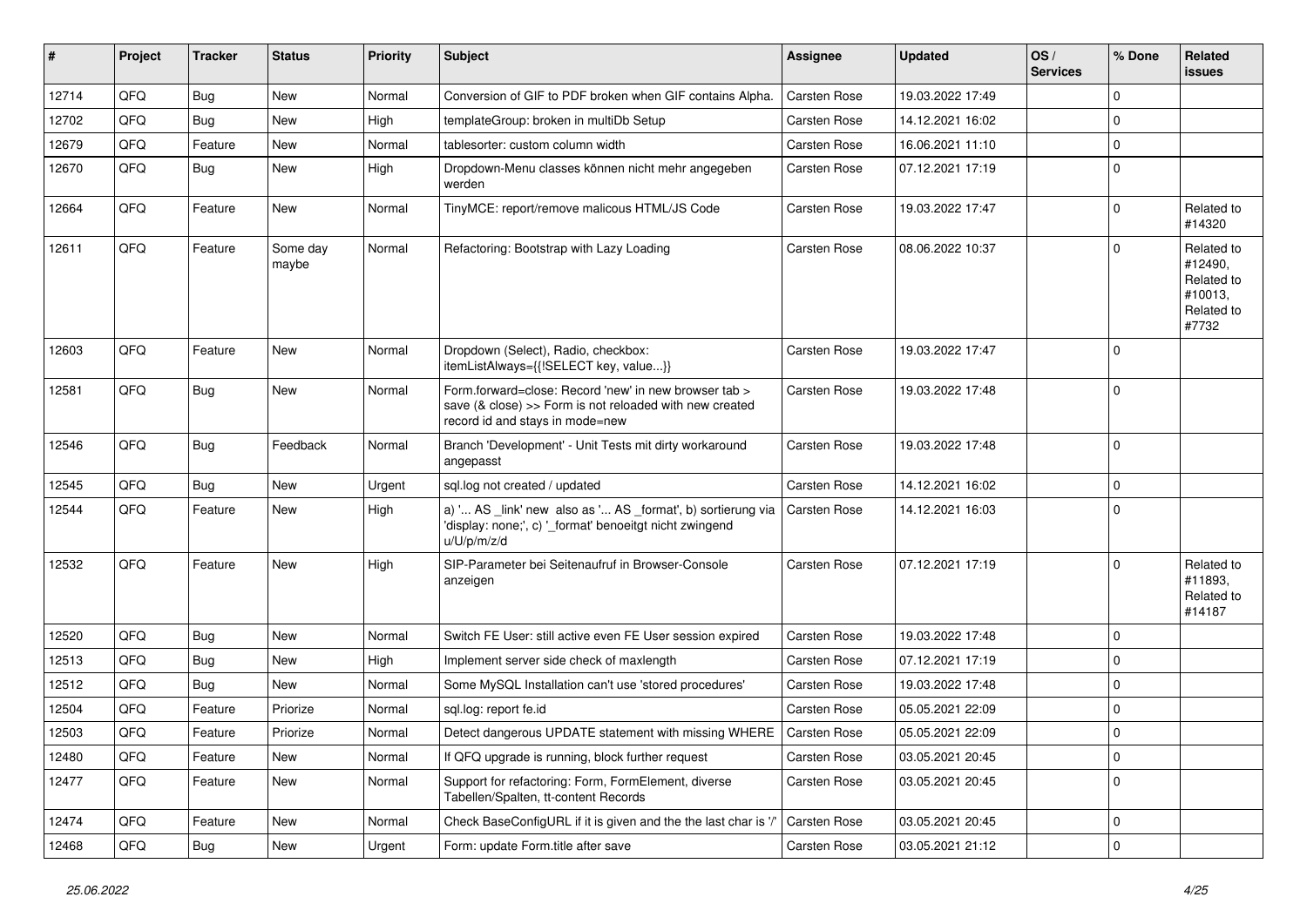| #     | Project | <b>Tracker</b> | <b>Status</b>     | <b>Priority</b> | <b>Subject</b>                                                                                                 | <b>Assignee</b>     | <b>Updated</b>   | OS/<br><b>Services</b> | % Done      | Related<br><b>issues</b>                      |
|-------|---------|----------------|-------------------|-----------------|----------------------------------------------------------------------------------------------------------------|---------------------|------------------|------------------------|-------------|-----------------------------------------------|
| 12465 | QFQ     | Feature        | <b>New</b>        | Normal          | QFQ Function: use in FE to fill StoreRecord                                                                    | Carsten Rose        | 05.05.2021 21:58 |                        | $\mathbf 0$ |                                               |
| 12463 | QFQ     | Bug            | ToDo              | High            | QFQ Function: 'function' and 'sql' on same level - output of<br>sal is shown two times.                        | Carsten Rose        | 15.12.2021 16:31 |                        | $\mathbf 0$ |                                               |
| 12452 | QFQ     | Feature        | Priorize          | Normal          | BaseURL: alsways with '/' at the end                                                                           | Carsten Rose        | 19.06.2022 13:45 |                        | $\mathbf 0$ | Related to<br>#10782                          |
| 12439 | QFQ     | Feature        | In Progress       | Normal          | TinyMCE Paste from Word & Character Count/Limit                                                                | Carsten Rose        | 05.05.2021 22:15 |                        | $\mathbf 0$ |                                               |
| 12413 | QFQ     | Feature        | New               | Normal          | STORE_TYPO3: enhance for {{be_users.email:T}},<br>{{fe users.email:T}}                                         | Carsten Rose        | 03.05.2021 20:45 |                        | $\mathbf 0$ | Related to<br>#12412,<br>Related to<br>#10012 |
| 12412 | QFQ     | Feature        | <b>New</b>        | Normal          | Action/Escape qualifier 'e' (empty), '0': if given, an empty<br>string (or '0') will be treated as 'not found' | Carsten Rose        | 08.05.2021 09:40 |                        | $\mathbf 0$ | Related to<br>#12413,<br>Related to<br>#10012 |
| 12400 | QFQ     | Feature        | <b>New</b>        | Normal          | Tutorial ist in QFQ Doku, Wird in der Suche gefunden, es<br>gibt aber kein Menupunkt - Inhalt ueberpruefen     | Carsten Rose        | 03.05.2021 20:45 |                        | $\mathbf 0$ |                                               |
| 12395 | QFQ     | Bug            | ToDo              | High            | QFQ Function: Result two times shown                                                                           | Carsten Rose        | 18.02.2022 08:59 |                        | $\mathbf 0$ |                                               |
| 12337 | QFQ     | Feature        | Some day<br>maybe | Normal          | Database.php: better caching                                                                                   | Carsten Rose        | 16.09.2021 15:10 |                        | $\mathbf 0$ |                                               |
| 12330 | QFQ     | Feature        | <b>New</b>        | Normal          | Copy to input field / text area / TinyMCE                                                                      | <b>Carsten Rose</b> | 07.04.2021 09:01 |                        | $\mathbf 0$ |                                               |
| 12327 | QFQ     | Bug            | <b>New</b>        | Normal          | Copy to clipboard: Glyphicon can not be changed                                                                | Carsten Rose        | 27.12.2021 17:59 |                        | $\mathbf 0$ |                                               |
| 12325 | QFQ     | Bug            | Priorize          | Normal          | MultiDB form.dblndex not working for report syntax                                                             | Carsten Rose        | 07.09.2021 13:37 |                        | $\mathbf 0$ | Related to<br>#12145,<br>Related to<br>#12314 |
| 12315 | QFQ     | Feature        | Some day<br>maybe | Normal          | Form History (Diffs) / Backups                                                                                 | Carsten Rose        | 16.09.2021 15:10 |                        | $\mathbf 0$ |                                               |
| 12269 | QFQ     | Feature        | <b>New</b>        | Normal          | 2FA - Login                                                                                                    | Carsten Rose        | 03.05.2021 20:45 |                        | $\mathbf 0$ |                                               |
| 12187 | QFQ     | Bug            | <b>New</b>        | Normal          | Trigger FormAsFile() via Report: probably problem with multi<br>DB setup                                       | Carsten Rose        | 20.03.2021 21:20 |                        | $\mathbf 0$ |                                               |
| 12186 | QFQ     | Feature        | New               | High            | TinyMCE Config für Objekte                                                                                     | <b>Carsten Rose</b> | 07.12.2021 17:19 |                        | $\mathbf 0$ | <b>Blocks</b><br>#12632                       |
| 12163 | QFQ     | Feature        | New               | Normal          | Checkbox: table wrap                                                                                           | Carsten Rose        | 03.05.2021 20:51 |                        | $\mathbf 0$ |                                               |
| 12162 | QFQ     | Feature        | New               | Normal          | FE.type=sendmail: personalized mailing (several mails) via<br>template                                         | Carsten Rose        | 03.05.2021 20:45 |                        | $\mathbf 0$ |                                               |
| 12146 | QFQ     | Feature        | <b>New</b>        | Normal          | Autocron Job: Anzeigen wann der naechste Job ausgefuehrt<br>wird, resp das er nicht ausgefuehrt wird           | Carsten Rose        | 15.03.2021 15:23 |                        | $\mathbf 0$ |                                               |
| 12133 | QFQ     | Bug            | <b>New</b>        | Normal          | NPM, phpSpreadSheet aktualisieren                                                                              | Carsten Rose        | 15.03.2021 09:04 |                        | $\mathbf 0$ |                                               |
| 12119 | QFQ     | Feature        | New               | Normal          | AS paged: error message missing if there ist no 'r' argument.                                                  | Carsten Rose        | 03.05.2021 20:51 |                        | $\mathbf 0$ |                                               |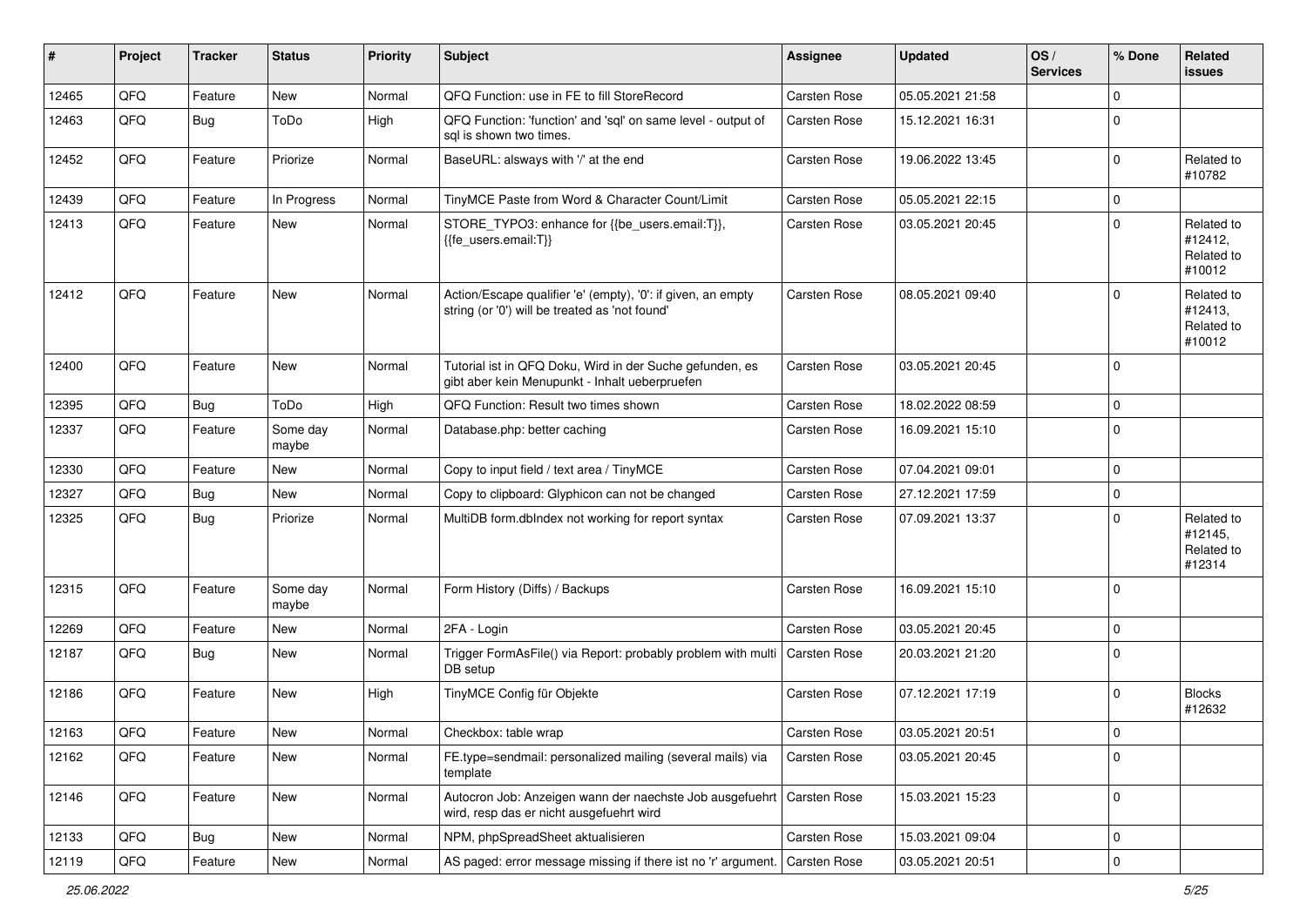| #     | Project | <b>Tracker</b> | <b>Status</b> | <b>Priority</b> | <b>Subject</b>                                                                                       | Assignee                                               | <b>Updated</b>      | OS/<br><b>Services</b> | % Done      | <b>Related</b><br><b>issues</b>                                                                                                |                      |
|-------|---------|----------------|---------------|-----------------|------------------------------------------------------------------------------------------------------|--------------------------------------------------------|---------------------|------------------------|-------------|--------------------------------------------------------------------------------------------------------------------------------|----------------------|
| 12109 | QFQ     | Feature        | New           | Normal          | Donwload Link: Plain, SIP, Persistent Link, Peristent SIP -<br>new notation                          | Carsten Rose                                           | 03.05.2021 20:45    |                        | $\mathbf 0$ | Related to<br>#12085                                                                                                           |                      |
| 12045 | QFQ     | Bug            | New           | Normal          | templateGroup afterSave FE: Aufruf ohne<br>sqlHonorFormElements funktioniert nicht                   | <b>Carsten Rose</b>                                    | 18.02.2021 16:33    |                        | $\Omega$    |                                                                                                                                |                      |
| 12040 | QFQ     | Bug            | <b>New</b>    | Normal          | FE Mode 'hidden' für zwei FEs auf einer Zeile                                                        | <b>Carsten Rose</b>                                    | 18.02.2021 10:13    |                        | 0           |                                                                                                                                |                      |
| 12024 | QFQ     | Feature        | New           | Normal          | Excel Export: text columns by default decode<br>htmlspeciachar()                                     | Carsten Rose                                           | 17.02.2021 23:55    |                        | $\mathbf 0$ | Related to<br>#12022                                                                                                           |                      |
| 12023 | QFQ     | Feature        | New           | Normal          | MySQL Stored Precdure: QDECODESPECIALCHAR()                                                          | <b>Carsten Rose</b>                                    | 16.02.2021 11:16    |                        | $\mathbf 0$ | Related to<br>#12022                                                                                                           |                      |
| 11980 | QFQ     | Feature        | In Progress   | Normal          | protected verzeichnis MUSS geschützt werden                                                          | Carsten Rose                                           | 07.09.2021 13:30    |                        | $\mathbf 0$ |                                                                                                                                |                      |
| 11955 | QFQ     | Feature        | New           | Normal          | subrecord: new title option to set <th> attributes - e.g. to<br/>customize tablesorter options.</th> | attributes - e.g. to<br>customize tablesorter options. | <b>Carsten Rose</b> | 03.05.2021 20:47       |             | $\Omega$                                                                                                                       | Related to<br>#11775 |
| 11893 | QFQ     | Feature        | New           | High            | Broken SIP: a) only report one time, b) only report in main<br>column                                | Carsten Rose                                           | 12.05.2021 12:13    |                        | $\mathbf 0$ | Related to<br>#12532,<br>Related to<br>#14187                                                                                  |                      |
| 11775 | QFQ     | Feature        | New           | Normal          | Subrecord Tooltip pro Feld                                                                           | <b>Carsten Rose</b>                                    | 18.12.2020 15:22    |                        | $\mathbf 0$ | Related to<br>#11955                                                                                                           |                      |
| 11752 | QFQ     | <b>Bug</b>     | New           | Normal          | checkbox renders multiple input elements with same name                                              | Carsten Rose                                           | 17.12.2020 14:58    |                        | $\mathbf 0$ | Related to<br>#11750                                                                                                           |                      |
| 11747 | QFQ     | Feature        | New           | Normal          | Maintenance Page with Redirect                                                                       | <b>Carsten Rose</b>                                    | 03.05.2021 20:47    |                        | $\mathbf 0$ | Related to<br>#11741                                                                                                           |                      |
| 11702 | QFQ     | Feature        | New           | Normal          | HTML Special Char makes no sense for 'allbut' if '&' is<br>forbidden                                 | <b>Carsten Rose</b>                                    | 07.12.2021 16:35    |                        | $\mathbf 0$ | Related to<br>#5112,<br>Related to<br>#14320                                                                                   |                      |
| 11695 | QFQ     | Bug            | New           | Normal          | MultiForm required FE Error                                                                          | <b>Carsten Rose</b>                                    | 04.12.2020 13:34    |                        | 0           |                                                                                                                                |                      |
| 11668 | QFQ     | Bug            | New           | Normal          | Play function.sql - problem with mysql                                                               | <b>Carsten Rose</b>                                    | 03.05.2021 20:48    |                        | $\mathbf 0$ |                                                                                                                                |                      |
| 11667 | QFQ     | Bug            | New           | Normal          | MySQL mariadb-server-10.3: Incorrect datetime value                                                  | <b>Carsten Rose</b>                                    | 03.05.2021 20:48    |                        | 0           |                                                                                                                                |                      |
| 11523 | QFQ     | Feature        | New           | Normal          | Mit dynamic Update erkennen, ob Upload gemacht wurde                                                 | Carsten Rose                                           | 13.11.2020 15:07    |                        | $\mathbf 0$ | Related to<br>#9533                                                                                                            |                      |
| 11517 | QFQ     | <b>Bug</b>     | In Progress   | Normal          | extraButtonInfo Broken for multiple FormElements                                                     | <b>Carsten Rose</b>                                    | 12.05.2022 13:12    |                        | $\Omega$    | Related to<br>#7890,<br>Related to<br>#3811, Has<br>duplicate<br>#10905, Has<br>duplicate<br>#10553, Has<br>duplicate<br>#6779 |                      |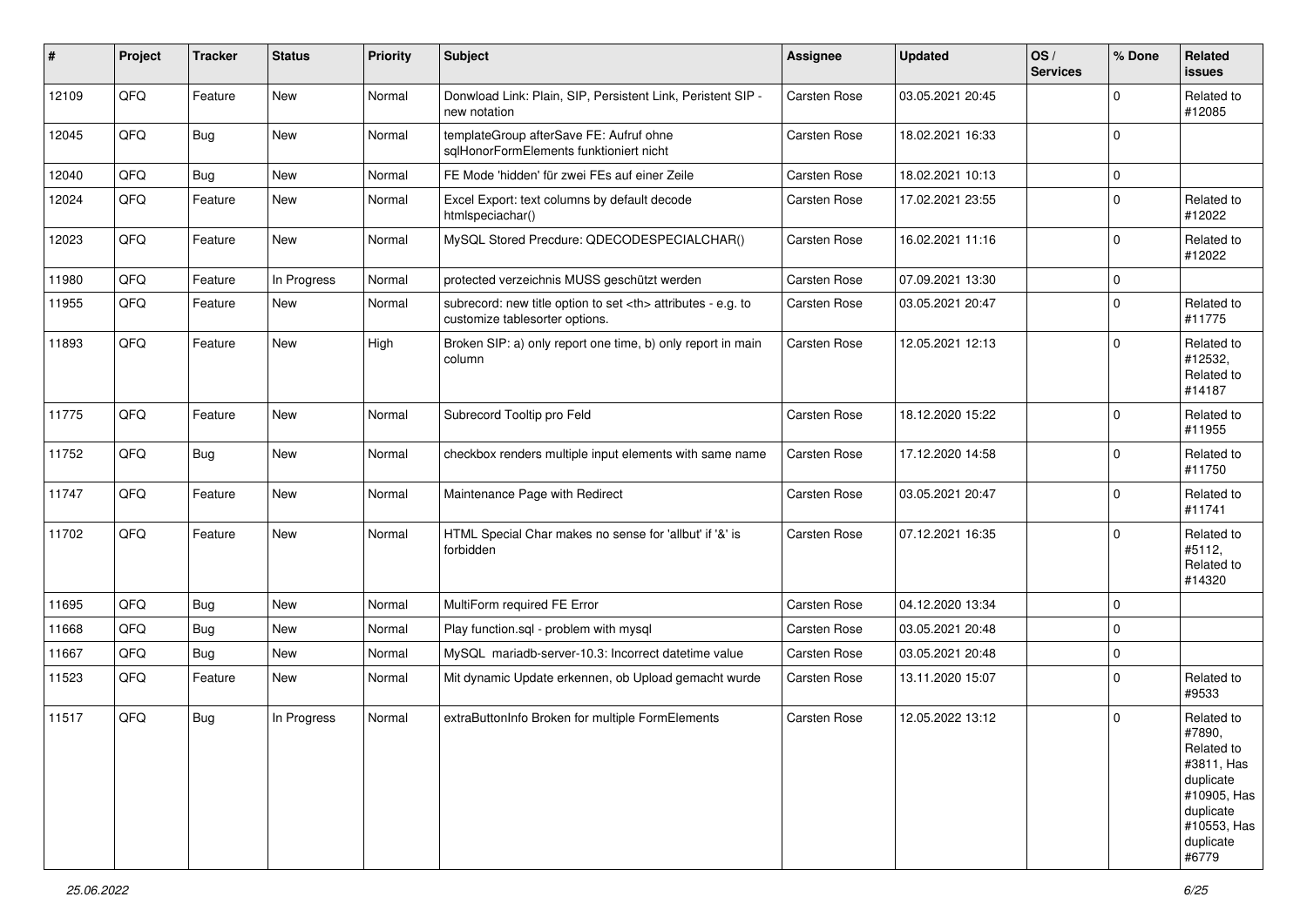| #     | Project    | <b>Tracker</b> | <b>Status</b>     | <b>Priority</b> | <b>Subject</b>                                                                      | <b>Assignee</b>     | <b>Updated</b>   | OS/<br><b>Services</b> | % Done              | <b>Related</b><br><b>issues</b>                                      |
|-------|------------|----------------|-------------------|-----------------|-------------------------------------------------------------------------------------|---------------------|------------------|------------------------|---------------------|----------------------------------------------------------------------|
| 11516 | QFQ        | Feature        | New               | Normal          | Multi Page Form (Previous/Next Buttons)                                             | Carsten Rose        | 16.03.2021 17:52 |                        | $\mathbf 0$         |                                                                      |
| 11504 | QFQ        | Feature        | New               | Normal          | Dynamic Update: Button text update for 'Save',' Close' &<br>'Delete'                | Carsten Rose        | 12.11.2020 23:44 |                        | $\mathbf 0$         |                                                                      |
| 11460 | QFQ        | Feature        | New               | Normal          | Easier creation of changelog: gitchangelog                                          | Carsten Rose        | 12.06.2021 10:20 |                        | $\pmb{0}$           | Related to<br>#13467                                                 |
| 11323 | QFQ        | Feature        | Some day<br>maybe | Normal          | Report Frontend Editor Modal + Codemirror                                           | Carsten Rose        | 16.09.2021 15:10 |                        | $\mathbf 0$         | Related to<br>#11036                                                 |
| 11322 | QFQ        | Feature        | Some day<br>maybe | Normal          | Form Element JSON - (multiline parameter field)                                     | Carsten Rose        | 16.09.2021 15:10 |                        | $\mathbf 0$         |                                                                      |
| 11320 | QFQ        | Feature        | Priorize          | Normal          | Typo3 Version 10 support                                                            | Carsten Rose        | 05.05.2021 22:09 |                        | $\mathbf 0$         |                                                                      |
| 11239 | QFQ        | Bug            | New               | Normal          | Radiobutton (plain): horizontales Rendern abhängig vom<br>Datentyp in der Datenbank | Carsten Rose        | 30.09.2020 18:37 |                        | $\mathbf 0$         |                                                                      |
| 11217 | QFQ        | Feature        | Some day<br>maybe | Normal          | <b>Extend Script Functionality</b>                                                  | <b>Carsten Rose</b> | 16.09.2021 15:10 |                        | $\mathbf 0$         |                                                                      |
| 11080 | QFQ        | Feature        | <b>New</b>        | Normal          | Send MQTT messages                                                                  | Carsten Rose        | 29.08.2020 19:49 |                        | $\mathsf 0$         |                                                                      |
| 11076 | QFQ        | Feature        | In Progress       | Normal          | SELECT  AS _websocket                                                               | Carsten Rose        | 30.08.2020 17:49 |                        | $\mathbf 0$         |                                                                      |
| 11036 | QFQ        | Feature        | Some day<br>maybe | Normal          | inline report editor permissions                                                    | Carsten Rose        | 16.09.2021 15:09 |                        | $\mathbf 0$         | Related to<br>#11323                                                 |
| 10996 | QFQ        | Feature        | New               | Normal          | Download video via sip: no seek                                                     | Carsten Rose        | 12.08.2020 14:18 |                        | $\mathbf 0$         |                                                                      |
| 10979 | QFQ        | Feature        | <b>New</b>        | Normal          | Ajax Calls an API - dataReport                                                      | Carsten Rose        | 11.05.2022 12:15 |                        | $\mathbf 0$         |                                                                      |
| 10976 | QFQ        | Feature        | New               | Normal          | Excel Export Verbesserungen                                                         | Carsten Rose        | 06.08.2020 10:56 |                        | $\mathsf 0$         |                                                                      |
| 10937 | QFQ        | Bug            | New               | Normal          | Fehler mit abhängigen Select- Feldern beim Positionieren                            | Carsten Rose        | 12.11.2020 23:45 |                        | $\mathbf 0$         |                                                                      |
| 10819 | QFQ        | Feature        | <b>New</b>        | Normal          | Persistent SIP - second try                                                         | Carsten Rose        | 29.06.2020 23:02 |                        | $\mathbf 0$         | Related to<br>#6261                                                  |
| 10745 | QFQ        | Feature        | Some day<br>maybe | Normal          | <b>Tablesorter Excel Export</b>                                                     | Carsten Rose        | 16.09.2021 15:09 |                        | $\mathbf 0$         |                                                                      |
| 10716 | QFQ        | Feature        | Some day<br>maybe | Normal          | Business Logic mit Externen Skripten                                                | Carsten Rose        | 16.09.2021 15:10 |                        | $\mathbf 0$         | Related to<br>#10713,<br>Related to<br>#8217                         |
| 10714 | QFQ        | Feature        | New               | Normal          | multi Table Form                                                                    | Carsten Rose        | 16.03.2021 18:44 |                        | $\mathbf 0$         |                                                                      |
| 10704 | <b>QFQ</b> | <b>Bug</b>     | New               | Normal          | wkhtml problem rendering fullCalendar.js / fabric.js >><br>successor: puppeteer     | Carsten Rose        | 12.11.2020 23:45 |                        | l 0                 | Related to<br>#5024,<br>Related to<br>#4650,<br>Related to<br>#10715 |
| 10661 | QFQ        | Bug            | In Progress       | Normal          | Typo3 Warnungen                                                                     | Carsten Rose        | 07.09.2021 13:23 |                        | $\mathsf{O}\xspace$ | Related to<br>#12440                                                 |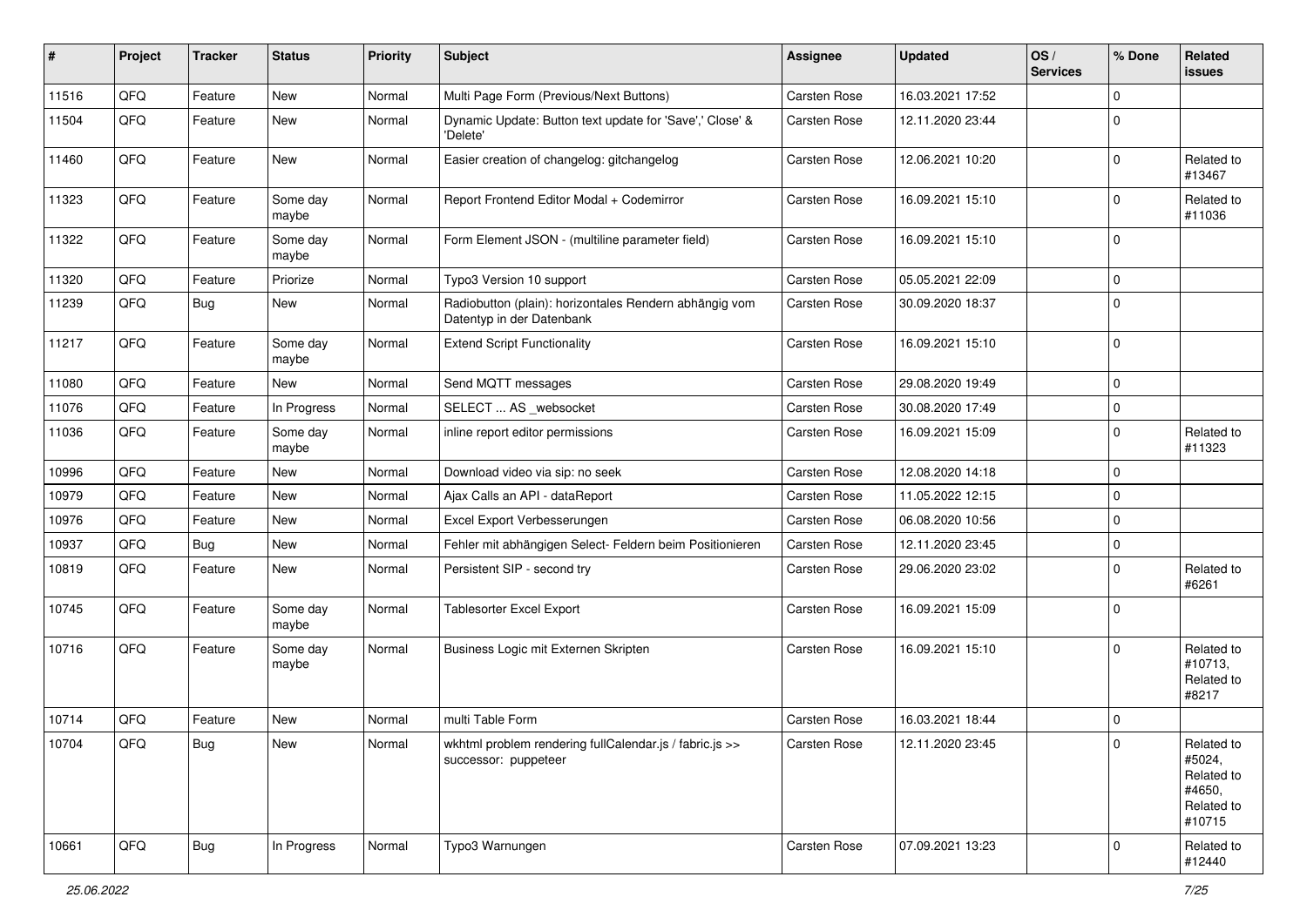| #     | Project | <b>Tracker</b> | <b>Status</b>     | Priority | <b>Subject</b>                                                                           | <b>Assignee</b>     | <b>Updated</b>   | OS/<br><b>Services</b> | % Done       | Related<br><b>issues</b>                                               |
|-------|---------|----------------|-------------------|----------|------------------------------------------------------------------------------------------|---------------------|------------------|------------------------|--------------|------------------------------------------------------------------------|
| 10658 | QFQ     | <b>Bug</b>     | New               | Normal   | processReadOnly broken                                                                   | Carsten Rose        | 27.05.2020 17:55 |                        | $\mathsf 0$  |                                                                        |
| 10640 | QFQ     | <b>Bug</b>     | New               | High     | TypeAhead Tag: FE editierbar trotz readOnly                                              | Carsten Rose        | 03.05.2021 21:12 |                        | $\mathbf 0$  |                                                                        |
| 10593 | QFQ     | Feature        | New               | Normal   | label2: text behind input element                                                        | Carsten Rose        | 16.05.2020 10:57 |                        | $\mathbf 0$  |                                                                        |
| 10588 | QFQ     | <b>Bug</b>     | <b>New</b>        | Normal   | typeahed Tag: Doku anpassen                                                              | Carsten Rose        | 12.11.2020 23:45 |                        | $\mathbf 0$  |                                                                        |
| 10508 | QFQ     | <b>Bug</b>     | <b>New</b>        | High     | Multi Form broken on Multi DB Instance                                                   | Carsten Rose        | 03.05.2021 21:12 |                        | $\mathbf 0$  |                                                                        |
| 10506 | QFQ     | <b>Bug</b>     | <b>New</b>        | High     | Template Group broken on MultiDB instance                                                | Carsten Rose        | 03.05.2021 21:12 |                        | $\mathbf 0$  | Related to<br>#10505                                                   |
| 10443 | QFQ     | Feature        | In Progress       | Normal   | Konzept _api / _live                                                                     | Carsten Rose        | 07.05.2020 09:39 |                        | $\mathbf{0}$ |                                                                        |
| 10322 | QFQ     | <b>Bug</b>     | New               | Normal   | FormElement / Radio: missing column 'enum' >> FE not<br>reported                         | Carsten Rose        | 07.05.2020 09:37 |                        | $\mathbf 0$  |                                                                        |
| 10119 | QFQ     | Feature        | New               | Normal   | Dropdown (selectlist) & TypeAhead: format and catagorize<br>list                         | Carsten Rose        | 07.05.2020 09:36 |                        | $\mathbf 0$  |                                                                        |
| 10116 | QFQ     | Feature        | Some day<br>maybe | Normal   | TypeAhead: Tag - show inside 'input' element                                             | <b>Carsten Rose</b> | 16.09.2021 15:09 |                        | $\mathbf 0$  |                                                                        |
| 10095 | QFQ     | Feature        | Some day<br>maybe | Normal   | Generic Gitlab Integration into QFQ                                                      | Carsten Rose        | 16.09.2021 15:10 |                        | $\pmb{0}$    |                                                                        |
| 10082 | QFQ     | Bug            | New               | Normal   | FE.type=SELECT - 'sanatize' Class                                                        | Carsten Rose        | 07.05.2020 09:36 |                        | $\mathbf 0$  | Related to<br>#10081                                                   |
| 10081 | QFQ     | Bug            | New               | High     | Stale record lock after 'forbidden' character                                            | Carsten Rose        | 03.05.2021 21:12 |                        | $\mathbf 0$  | Related to<br>#10082,<br>Related to<br>#9789                           |
| 10080 | QFQ     | Feature        | New               | Normal   | Popup on 'save' / 'close': configure dialog (answer<br>yes/no/cancle/)                   | Carsten Rose        | 28.03.2021 20:52 |                        | $\Omega$     | Is duplicate<br>of #12262                                              |
| 10015 | QFQ     | Feature        | Priorize          | Normal   | Monospace in Textarea                                                                    | Carsten Rose        | 03.02.2020 13:40 |                        | $\mathbf 0$  |                                                                        |
| 10014 | QFQ     | Feature        | New               | Normal   | Manual.rst: describe behaviour and process order of<br>fillStoreVar, slaveId, sqlBefore, | Carsten Rose        | 01.02.2020 22:31 |                        | $\mathbf 0$  |                                                                        |
| 10013 | QFQ     | Feature        | Some day<br>maybe | Normal   | FE.typ=editor: CodeMirror                                                                | Carsten Rose        | 08.06.2022 10:37 |                        | $\mathbf 0$  | Related to<br>#12611,<br>Related to<br>#12490,<br>Related to<br>#7732  |
| 10012 | QFQ     | Feature        | Priorize          | Normal   | redirectAllMailTo: {{beEmail:T}}                                                         | Carsten Rose        | 08.05.2021 09:54 |                        | $\mathbf 0$  | Related to<br>#12412,<br>Related to<br>#12413,<br>Related to<br>#10011 |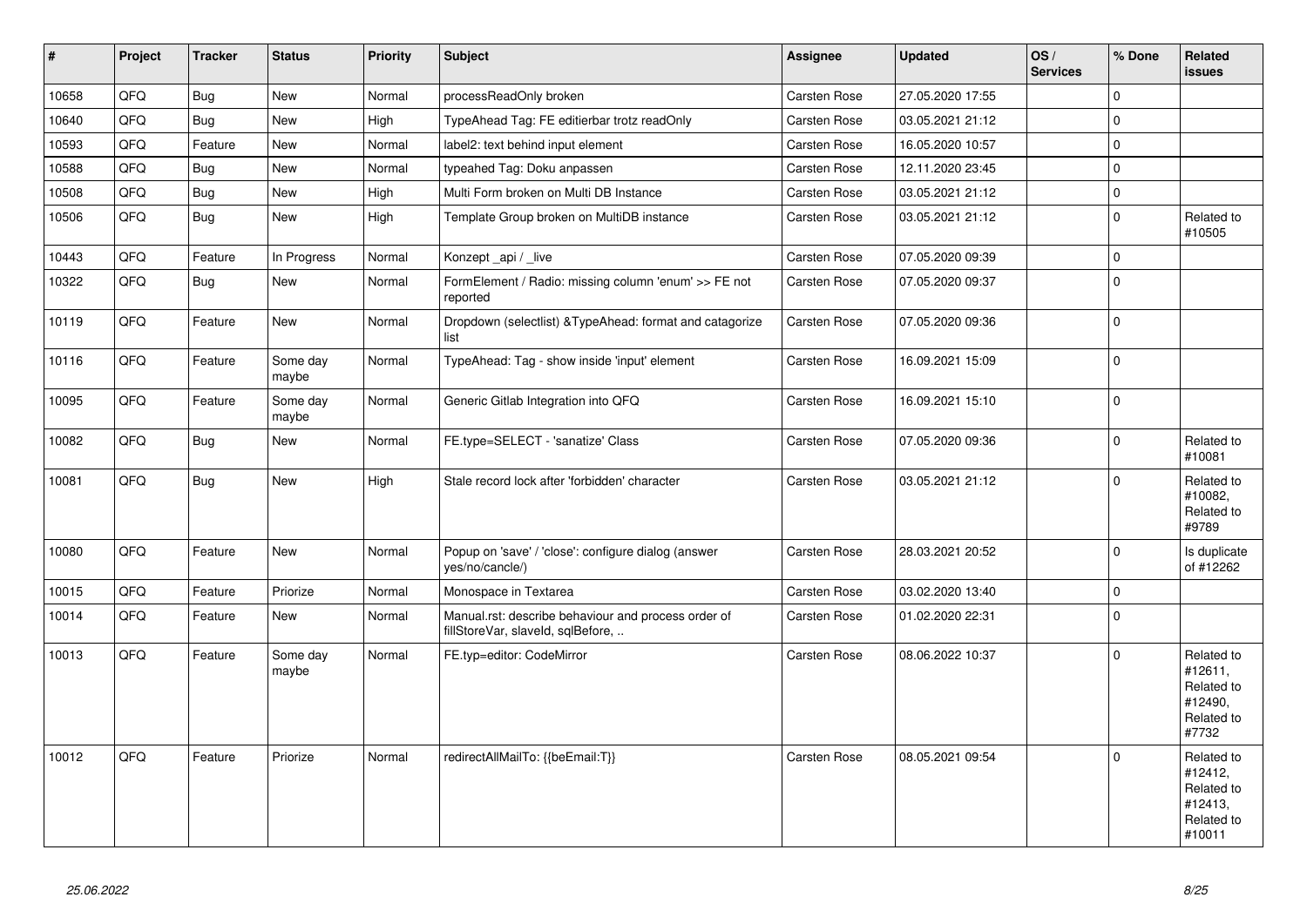| ∦     | Project | <b>Tracker</b> | <b>Status</b>     | <b>Priority</b> | <b>Subject</b>                                                                                                                        | <b>Assignee</b>     | <b>Updated</b>   | OS/<br><b>Services</b> | % Done      | <b>Related</b><br><b>issues</b>                                         |
|-------|---------|----------------|-------------------|-----------------|---------------------------------------------------------------------------------------------------------------------------------------|---------------------|------------------|------------------------|-------------|-------------------------------------------------------------------------|
| 10011 | QFQ     | Feature        | Priorize          | Normal          | Offer new STORE_TYPO3 Variable 'beUser', 'beEmail'                                                                                    | <b>Carsten Rose</b> | 08.05.2021 09:51 |                        | $\Omega$    | Related to<br>#10012,<br>Related to<br>#12511                           |
| 10005 | QFQ     | Feature        | Priorize          | Normal          | Report / special column name:  AS calendar                                                                                            | <b>Carsten Rose</b> | 03.06.2020 17:28 |                        | $\mathbf 0$ |                                                                         |
| 9983  | QFQ     | Feature        | New               | Normal          | Report Notation: new keyword 'range'                                                                                                  | Carsten Rose        | 01.02.2020 15:55 |                        | $\mathbf 0$ |                                                                         |
| 9975  | QFQ     | Bug            | Priorize          | Normal          | Dropdown Menu: 'r:3' broken                                                                                                           | Carsten Rose        | 01.02.2020 10:13 |                        | $\mathbf 0$ |                                                                         |
| 9968  | QFQ     | Feature        | Priorize          | Normal          | Tooltip in Links for Developer                                                                                                        | Carsten Rose        | 01.02.2020 23:17 |                        | $\mathbf 0$ |                                                                         |
| 9958  | QFQ     | Bug            | Priorize          | Normal          | Broken subrecord query: no error message                                                                                              | Carsten Rose        | 05.02.2021 15:15 |                        | $\mathbf 0$ |                                                                         |
| 9947  | QFQ     | Bug            | Priorize          | Normal          | Unwanted error message if missing 'typeAheadSqlPrefetch'                                                                              | <b>Carsten Rose</b> | 01.02.2020 10:13 |                        | $\mathbf 0$ |                                                                         |
| 9928  | QFQ     | Feature        | Priorize          | Normal          | SpecialColumnName: a) Deprecated: ' AS "_+tag " ', b)<br>New: ' AS "_ <tag1><tag2>"'</tag2></tag1>                                    | Carsten Rose        | 01.02.2020 23:17 |                        | $\mathbf 0$ | Related to<br>#9929                                                     |
| 9927  | QFQ     | Feature        | <b>New</b>        | Normal          | QFQ Update: a) Update nur machen wenn BE User<br>eingeloggt ist., b) Bei Fehler genaue Meldung welcher<br>Updateschritt Probleme hat. | <b>Carsten Rose</b> | 22.01.2020 12:59 |                        | $\mathbf 0$ |                                                                         |
| 9900  | QFQ     | Feature        | Priorize          | Normal          | Generic API Call: tt-content record >> JSON                                                                                           | Carsten Rose        | 01.02.2020 10:13 |                        | $\mathbf 0$ |                                                                         |
| 9862  | QFQ     | Bug            | Priorize          | Normal          | Failed writing to sql mail qfq.log should throw an exception                                                                          | Carsten Rose        | 01.02.2020 10:13 |                        | $\mathbf 0$ |                                                                         |
| 9834  | QFQ     | Bug            | Priorize          | Normal          | Input elements with tag 'disabled' are missing on<br>form-submit: server option 'processReadOnly' broken                              | Carsten Rose        | 07.12.2021 16:43 |                        | $\mathbf 0$ | Related to<br>#9691,<br>Related to<br>#5305, Has<br>duplicate<br>#12331 |
| 9811  | QFQ     | Feature        | <b>New</b>        | Normal          | Report: tag every n'th row                                                                                                            | <b>Carsten Rose</b> | 01.02.2020 23:22 |                        | $\mathbf 0$ |                                                                         |
| 9783  | QFQ     | Bug            | <b>New</b>        | Normal          | Email with special characters                                                                                                         | Carsten Rose        | 01.02.2020 23:22 |                        | $\mathbf 0$ |                                                                         |
| 9781  | QFQ     | Feature        | <b>New</b>        | Normal          | Button: CSS class to make buttons smaller                                                                                             | Carsten Rose        | 01.02.2020 23:22 |                        | $\mathbf 0$ |                                                                         |
| 9777  | QFQ     | Feature        | New               | Normal          | Logging QFQ Variables                                                                                                                 | Carsten Rose        | 16.12.2019 17:17 |                        | $\mathbf 0$ |                                                                         |
| 9773  | QFQ     | Bug            | <b>New</b>        | Normal          | form.parameter.formModeGlobal=requiredOff                                                                                             | Carsten Rose        | 01.02.2020 15:56 |                        | $\pmb{0}$   |                                                                         |
| 9707  | QFQ     | Feature        | New               | Normal          | SIP security: encode pageld and check pageld on decode                                                                                | Carsten Rose        | 01.02.2020 23:22 |                        | $\mathbf 0$ |                                                                         |
| 9706  | QFQ     | Feature        | New               | Normal          | Multi File Upload (hidden template group)                                                                                             | Carsten Rose        | 01.02.2020 23:22 |                        | $\mathbf 0$ | Related to<br>#7521,<br>Related to<br>#5562,<br>Related to<br>#13330    |
| 9704  | QFO     | Feature        | Some day<br>maybe | Normal          | Thumbnails Generieren beim Splitten von PDF Files                                                                                     | Carsten Rose        | 11.12.2019 16:01 |                        | $\mathbf 0$ |                                                                         |
| 9669  | QFQ     | <b>Bug</b>     | Some day<br>maybe | Normal          | Checkbox / Template Group: radio/checkbox visible broken<br>after 'add'                                                               | Carsten Rose        | 16.06.2021 13:47 |                        | $\mathbf 0$ | Related to<br>#8091                                                     |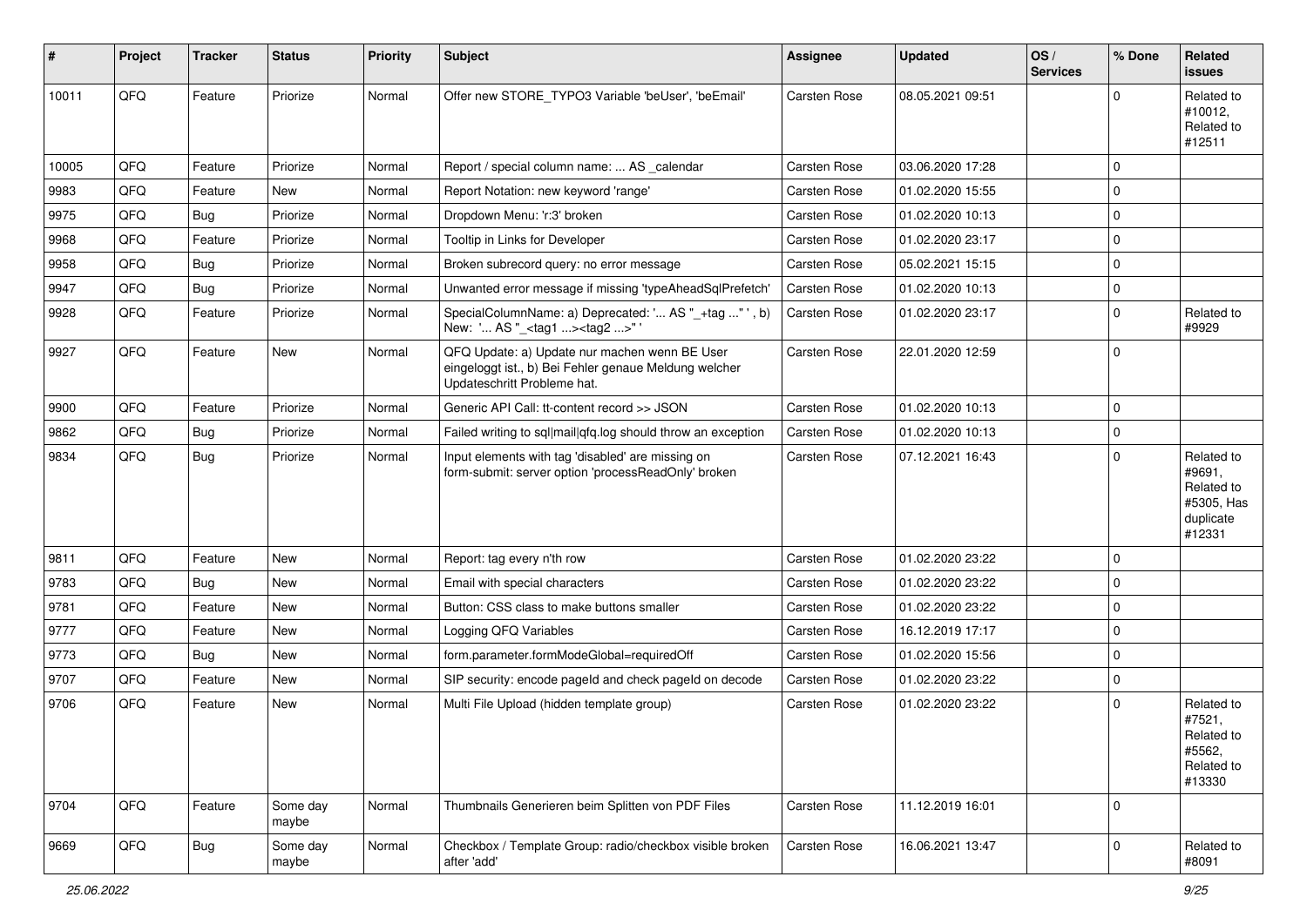| #    | Project | <b>Tracker</b> | <b>Status</b>     | <b>Priority</b> | <b>Subject</b>                                                                  | <b>Assignee</b>     | <b>Updated</b>   | OS/<br><b>Services</b> | % Done      | <b>Related</b><br><b>issues</b>              |
|------|---------|----------------|-------------------|-----------------|---------------------------------------------------------------------------------|---------------------|------------------|------------------------|-------------|----------------------------------------------|
| 9668 | QFQ     | Feature        | Priorize          | Normal          | Form.mode: rename 'hidden' to 'hide'                                            | Carsten Rose        | 05.05.2021 22:14 |                        | $\Omega$    | Related to<br>#6437                          |
| 9602 | QFQ     | Feature        | New               | Normal          | Form definition as JSON                                                         | <b>Carsten Rose</b> | 01.02.2020 23:21 |                        | $\mathbf 0$ | Related to<br>#9600                          |
| 9579 | QFQ     | Feature        | Some day<br>maybe | Normal          | Multiform with Process Row                                                      | Carsten Rose        | 11.12.2019 16:01 |                        | $\mathbf 0$ |                                              |
| 9537 | QFQ     | Feature        | New               | Normal          | FormEditor: Edit fieldset in FrontEnd                                           | Carsten Rose        | 01.02.2020 23:22 |                        | $\mathbf 0$ |                                              |
| 9534 | QFQ     | Bug            | Priorize          | Urgent          | FE.type=upload: 'Unknown Mode: ID"                                              | Carsten Rose        | 03.05.2021 21:14 |                        | $\mathbf 0$ | Related to<br>#9532                          |
| 9533 | QFQ     | Bug            | New               | Normal          | FE.type=upload: Check in 'beforeSave' if upload is given                        | Carsten Rose        | 01.02.2020 23:22 |                        | $\mathbf 0$ | Related to<br>#11523                         |
| 9531 | QFQ     | Bug            | New               | High            | FE File: Dynamic Update / modeSql / required detected<br>even it not set        | Carsten Rose        | 11.06.2021 20:32 |                        | $\mathbf 0$ | Related to<br>#12398                         |
| 9394 | QFQ     | Feature        | Priorize          | Normal          | REST: allow for non numerical ids in get requests                               | Carsten Rose        | 05.05.2021 22:10 |                        | $\mathbf 0$ |                                              |
| 9352 | QFQ     | Feature        | New               | Normal          | FE 'Native' fire slaveld, sqlAfter, sqlIns                                      | Carsten Rose        | 01.02.2020 23:22 |                        | $\mathbf 0$ |                                              |
| 9348 | QFQ     | Feature        | New               | Normal          | defaultThumbnailSize: pre render thumbnails                                     | Carsten Rose        | 12.06.2021 09:05 |                        | $\mathbf 0$ |                                              |
| 9347 | QFQ     | Bug            | New               | High            | FE.type=upload with dynamic show/hidden: required not<br>detected               | Carsten Rose        | 12.06.2021 10:40 |                        | $\mathbf 0$ | Related to<br>#5305,<br>Related to<br>#12398 |
| 9346 | QFQ     | Feature        | Priorize          | Normal          | beforeSave: check if an upload is given                                         | <b>Carsten Rose</b> | 11.06.2021 21:18 |                        | $\mathbf 0$ |                                              |
| 9317 | QFQ     | Bug            | New               | Normal          | FE.type=note: with dynamic show/hidden an empty label<br>causes trouble         | Carsten Rose        | 01.02.2020 23:22 |                        | $\mathbf 0$ |                                              |
| 9281 | QFQ     | <b>Bug</b>     | Some day<br>maybe | Normal          | Allow STRICT TRANS TABLES                                                       | Carsten Rose        | 02.01.2021 18:43 |                        | $\mathbf 0$ |                                              |
| 9221 | QFQ     | Feature        | New               | Normal          | typeAhead: Zeichenlimite ausschalten                                            | Carsten Rose        | 08.05.2021 17:06 |                        | $\mathbf 0$ |                                              |
| 9208 | QFQ     | Feature        | New               | Normal          | Manage 'recent' records                                                         | Carsten Rose        | 01.02.2020 23:22 |                        | 0           |                                              |
| 9177 | QFQ     | Bug            | New               | Normal          | Bug? QFQ tries to save an action FE, which has real<br>existing column name     | Carsten Rose        | 01.02.2020 23:22 |                        | $\mathbf 0$ |                                              |
| 9173 | QFQ     | Bug            | Priorize          | Urgent          | Stale Record Lock: Firefox                                                      | Carsten Rose        | 03.05.2021 21:14 |                        | $\mathbf 0$ | Related to<br>#9789                          |
| 9136 | QFQ     | Feature        | New               | Normal          | Create ZIP files with dynamic PDFs                                              | Carsten Rose        | 01.02.2020 23:22 |                        | $\mathbf 0$ |                                              |
| 9129 | QFQ     | Feature        | New               | Normal          | sqlValidate: Message as notification, not as error                              | <b>Carsten Rose</b> | 01.02.2020 23:22 |                        | $\mathbf 0$ | Related to<br>#9128                          |
| 9128 | QFQ     | Feature        | New               | Normal          | Error Message: not replaced variables- a) replace back to<br>'{{', b) underline | Carsten Rose        | 01.02.2020 23:22 |                        | 0           | Related to<br>#9129                          |
| 9127 | QFQ     | Bug            | New               | Normal          | Error Message: change 'roll over' color - text not readable                     | Carsten Rose        | 01.02.2020 23:22 |                        | 0           |                                              |
| 9121 | QFQ     | Bug            | Priorize          | High            | sip links have r and __dbIndexData set                                          | Carsten Rose        | 12.06.2021 10:41 |                        | $\pmb{0}$   |                                              |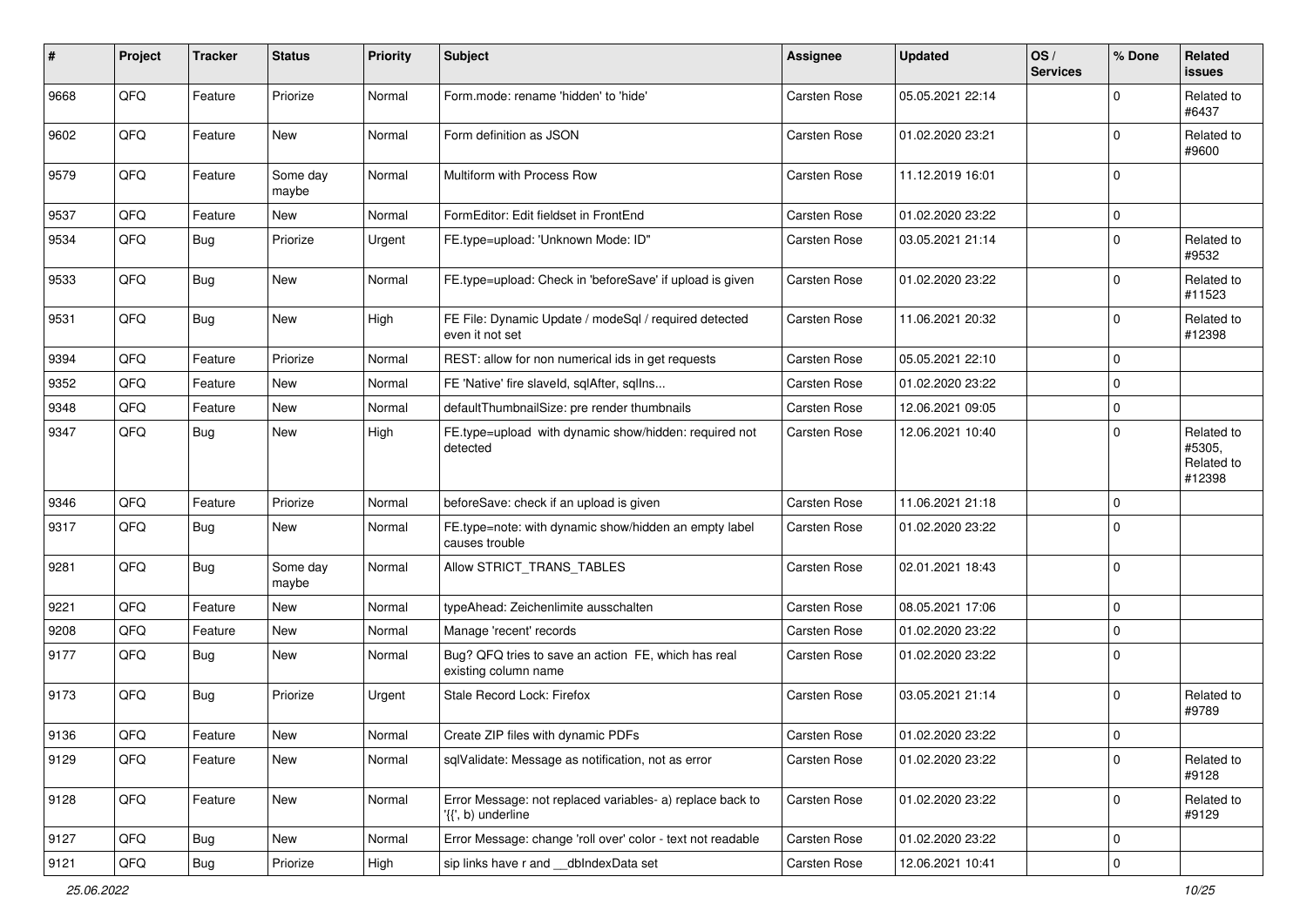| $\sharp$ | Project | <b>Tracker</b> | <b>Status</b>     | <b>Priority</b> | <b>Subject</b>                                                                                         | <b>Assignee</b>     | <b>Updated</b>   | OS/<br><b>Services</b> | % Done      | <b>Related</b><br><b>issues</b> |
|----------|---------|----------------|-------------------|-----------------|--------------------------------------------------------------------------------------------------------|---------------------|------------------|------------------------|-------------|---------------------------------|
| 9077     | QFQ     | Bug            | New               | Normal          | typeAheadSql: report broken SQL                                                                        | Carsten Rose        | 01.02.2020 23:22 |                        | $\mathbf 0$ |                                 |
| 9013     | QFQ     | Bug            | New               | Normal          | Error in Twig template not handled                                                                     | Carsten Rose        | 20.10.2021 13:43 |                        | $\mathbf 0$ |                                 |
| 8975     | QFQ     | Feature        | New               | Normal          | Report Notation: 2.0                                                                                   | Carsten Rose        | 01.02.2020 23:22 |                        | $\mathbf 0$ | Related to<br>#8963             |
| 8963     | QFQ     | Feature        | Priorize          | Normal          | Setting values in a store: flexible way                                                                | Carsten Rose        | 05.05.2021 22:10 |                        | $\mathbf 0$ | Related to<br>#8975             |
| 8962     | QFQ     | Feature        | <b>New</b>        | High            | allow for form fields with identical names                                                             | Carsten Rose        | 03.05.2021 21:14 |                        | $\mathbf 0$ |                                 |
| 8894     | QFQ     | Feature        | Some day<br>maybe | Normal          | Documentation Tags Usable in QFQ Application                                                           | Carsten Rose        | 11.12.2019 16:01 |                        | $\mathbf 0$ |                                 |
| 8892     | QFQ     | Feature        | Some day<br>maybe | Normal          | Display and Edit SQL Comments in Form Editor                                                           | <b>Carsten Rose</b> | 11.12.2019 16:01 |                        | $\mathbf 0$ |                                 |
| 8806     | QFQ     | Feature        | New               | Normal          | SQL Function nl2br                                                                                     | Carsten Rose        | 01.02.2020 23:22 |                        | $\mathbf 0$ |                                 |
| 8719     | QFQ     | Feature        | New               | Normal          | extraButtonLock: add support for 0/1                                                                   | Carsten Rose        | 01.02.2020 23:22 |                        | $\mathbf 0$ |                                 |
| 8702     | QFQ     | Feature        | New               | Normal          | Load Record which is locked: missing user info                                                         | <b>Carsten Rose</b> | 11.12.2019 16:16 |                        | $\mathbf 0$ | Related to<br>#9789             |
| 8668     | QFQ     | Bug            | New               | High            | Pill disabled: dyamic mode 'hidden' not respected - FE is still<br>required                            | Carsten Rose        | 03.05.2021 21:14 |                        | $\mathbf 0$ |                                 |
| 8586     | QFQ     | Feature        | Some day<br>maybe | Normal          | QFQ: Enhance Error message for 'record not found'                                                      | Carsten Rose        | 16.09.2021 15:10 |                        | $\mathbf 0$ |                                 |
| 8585     | QFQ     | Feature        | Priorize          | Normal          | Enhance Error message for 'unknown form'                                                               | Carsten Rose        | 01.02.2020 10:13 |                        | $\mathbf 0$ |                                 |
| 8584     | QFQ     | Feature        | Priorize          | Normal          | FE 'Action' - never assign to Container (except Template<br>Group)                                     | Carsten Rose        | 01.02.2020 10:13 |                        | $\mathbf 0$ |                                 |
| 8520     | QFQ     | Feature        | Some day<br>maybe | Normal          | Bring QFQ to Composer                                                                                  | Carsten Rose        | 16.09.2021 15:10 |                        | $\mathbf 0$ |                                 |
| 8431     | QFQ     | <b>Bug</b>     | New               | High            | autocron.php with wrong path                                                                           | <b>Carsten Rose</b> | 03.05.2021 21:14 |                        | $\mathbf 0$ |                                 |
| 8336     | QFQ     | Feature        | New               | Normal          | Form > modified > Close New: a) Optional disable popup, b)<br>custom text, c) mode on save: close stay | Carsten Rose        | 01.02.2020 23:22 |                        | $\mathbf 0$ | Related to<br>#8335             |
| 8277     | QFQ     | Feature        | Priorize          | Normal          | fe.parameter.default=                                                                                  | Carsten Rose        | 01.02.2020 23:17 |                        | $\mathbf 0$ | Related to<br>#8113             |
| 8217     | QFQ     | Feature        | New               | Normal          | if-elseif-else construct                                                                               | Carsten Rose        | 16.03.2021 18:41 |                        | $\mathbf 0$ | Related to<br>#10716            |
| 8204     | QFQ     | Feature        | Priorize          | High            | Position 'required mark'                                                                               | Carsten Rose        | 16.06.2021 13:44 |                        | 0           |                                 |
| 8187     | QFQ     | Feature        | New               | Normal          | Subrecord: enable/hide new button - make new/edit/delete<br>customizeable.                             | Carsten Rose        | 06.03.2021 18:44 |                        | $\mathbf 0$ | Related to<br>#11326            |
| 8106     | QFQ     | Bug            | Some day<br>maybe | Normal          | Dynamic Update: Feld kann nicht auf empty zurückgesetzt<br>werden                                      | Carsten Rose        | 11.12.2019 16:01 |                        | $\mathbf 0$ |                                 |
| 8101     | QFQ     | Feature        | Some day<br>maybe | Normal          | Password hash: support further hashing methods                                                         | Carsten Rose        | 16.09.2021 15:10 |                        | $\mathsf 0$ |                                 |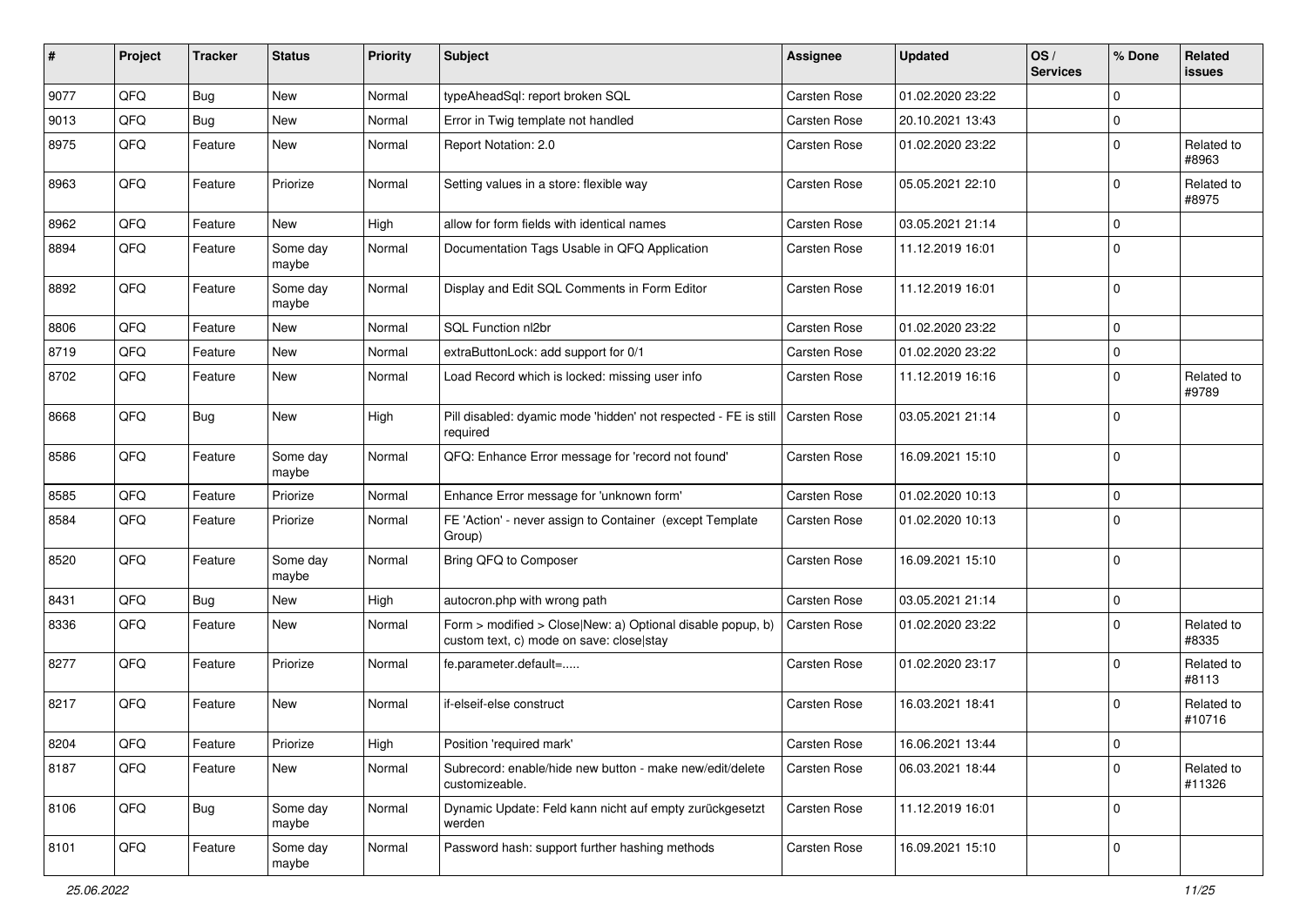| #    | Project | <b>Tracker</b> | <b>Status</b> | <b>Priority</b> | Subject                                                                                               | <b>Assignee</b> | <b>Updated</b>   | OS/<br><b>Services</b> | % Done      | Related<br><b>issues</b>                        |
|------|---------|----------------|---------------|-----------------|-------------------------------------------------------------------------------------------------------|-----------------|------------------|------------------------|-------------|-------------------------------------------------|
| 8089 | QFQ     | Feature        | New           | Normal          | Copy/Paste for FormElements                                                                           | Carsten Rose    | 01.02.2020 23:22 |                        | $\Omega$    |                                                 |
| 8083 | QFQ     | Bug            | <b>New</b>    | High            | FormEditor: primary table list does not respect<br>'indexDb={{indexData:Y}}'                          | Carsten Rose    | 03.05.2021 21:14 |                        | 0           | Has<br>duplicate<br>#6678                       |
| 8082 | QFQ     | Feature        | Priorize      | High            | Contact form without saving record                                                                    | Carsten Rose    | 07.12.2021 15:20 |                        | 0           | Related to<br>#8587,<br><b>Blocks</b><br>#11850 |
| 8049 | QFQ     | <b>Bug</b>     | <b>New</b>    | Normal          | FE.type=note, column 'value': text moves some pixel to top<br>after save                              | Carsten Rose    | 01.02.2020 23:22 |                        | $\Omega$    |                                                 |
| 8044 | QFQ     | Feature        | Priorize      | Normal          | Transaction: a) Form, b) Report                                                                       | Carsten Rose    | 05.05.2021 22:14 |                        | $\Omega$    | Related to<br>#8043                             |
| 8037 | QFQ     | Bug            | Priorize      | Normal          | FE.type=upload (advanced mode): {{slaveld:V}} missing<br>during dynamic update                        | Carsten Rose    | 01.02.2020 10:13 |                        | $\Omega$    |                                                 |
| 8034 | QFQ     | Feature        | Priorize      | Normal          | FormElement 'data': 22.22.2222 should not be accepted                                                 | Carsten Rose    | 01.02.2020 10:13 |                        | $\mathbf 0$ |                                                 |
| 7924 | QFQ     | Feature        | New           | Normal          | Radio/Checkbox with Tooltip                                                                           | Carsten Rose    | 01.02.2020 23:22 |                        | $\Omega$    |                                                 |
| 7920 | QFQ     | Feature        | New           | Normal          | FE: Syntax Highlight, Zeinlenumbruch                                                                  | Carsten Rose    | 01.02.2020 10:03 |                        | $\Omega$    |                                                 |
| 7899 | QFQ     | Bug            | <b>New</b>    | High            | Fe.type=password / retype / required: always complain<br>about missing value                          | Carsten Rose    | 03.05.2021 21:14 |                        | $\Omega$    |                                                 |
| 7890 | QFQ     | Bug            | New           | Normal          | FormElement 'required': extraButtonInfo not aligned                                                   | Carsten Rose    | 11.06.2021 21:17 |                        | $\Omega$    | Related to<br>#11517                            |
| 7850 | QFQ     | Feature        | <b>New</b>    | High            | Upload records: non 'pathFileName' column                                                             | Carsten Rose    | 03.05.2021 21:14 |                        | $\Omega$    |                                                 |
| 7812 | QFQ     | Feature        | <b>New</b>    | Normal          | FE 'Subrecord' - new option 'subrecordShowFilter',<br>'subrecordPaging'                               | Carsten Rose    | 01.02.2020 23:22 |                        | $\mathbf 0$ |                                                 |
| 7795 | QFQ     | Bug            | <b>New</b>    | Normal          | Readonly Form: Typeahead-Felder                                                                       | Carsten Rose    | 01.02.2020 23:22 |                        | $\mathbf 0$ |                                                 |
| 7685 | QFQ     | Bug            | New           | Normal          | Open FormElement from QFQ error message and save<br>modified record: error about missing {{formId:F}} | Carsten Rose    | 01.02.2020 23:22 |                        | $\Omega$    |                                                 |
| 7683 | QFQ     | Feature        | <b>New</b>    | Normal          | Special column names in '{{ SELECT  AS _link }}' should<br>be detected                                | Carsten Rose    | 01.02.2020 23:21 |                        | $\Omega$    |                                                 |
| 7681 | QFQ     | Feature        | <b>New</b>    | Normal          | Optional switch off 'check for modified record'                                                       | Carsten Rose    | 01.02.2020 23:21 |                        | $\Omega$    |                                                 |
| 7660 | QFQ     | Feature        | New           | Normal          | IMAP: import mails to DB, move / delete mails                                                         | Carsten Rose    | 01.02.2020 09:52 |                        | $\Omega$    |                                                 |
| 7656 | QFQ     | Bug            | Priorize      | Normal          | FE with required, 'pattern' and 'extraButtonLock': always<br>complain about missing value             | Carsten Rose    | 01.02.2020 10:13 |                        | $\Omega$    |                                                 |
| 7650 | QFQ     | Bug            | New           | High            | Optional do not show 'required' sign on FormElement                                                   | Carsten Rose    | 03.05.2021 21:14 |                        | $\mathbf 0$ |                                                 |
| 7630 | QFQ     | Feature        | Priorize      | Normal          | detailed error message for simple upload                                                              | Carsten Rose    | 01.02.2020 10:13 |                        | $\mathbf 0$ |                                                 |
| 7616 | QFQ     | Bug            | Priorize      | Normal          | Selectlist with Enum & Dynamic Update                                                                 | Carsten Rose    | 01.02.2020 10:13 |                        | $\mathbf 0$ |                                                 |
| 7574 | QFQ     | <b>Bug</b>     | New           | Normal          | Substitute error: form element not reported / dont parse<br>Form.note                                 | Carsten Rose    | 01.02.2020 23:21 |                        | 0           |                                                 |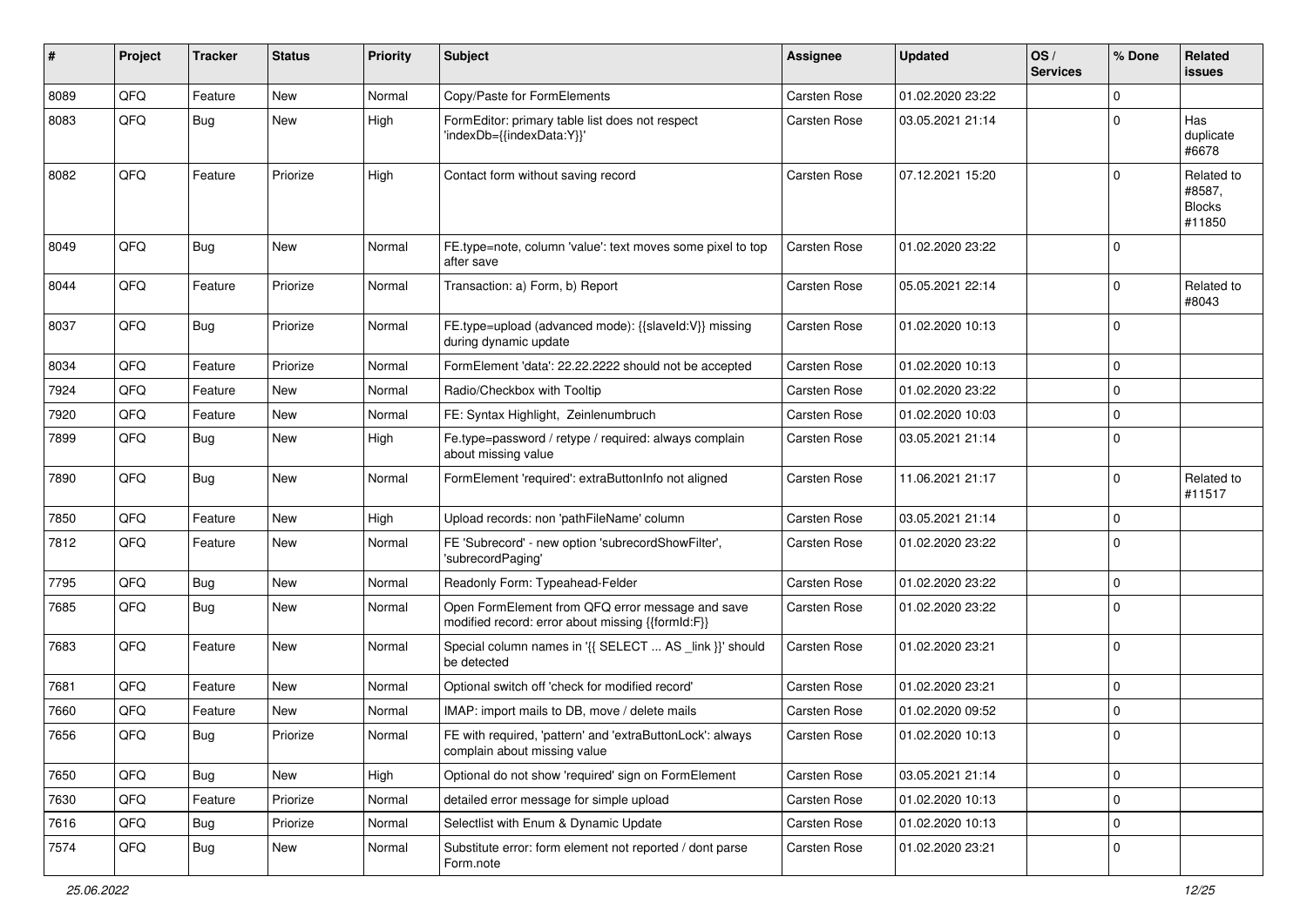| #    | Project | <b>Tracker</b> | <b>Status</b>     | <b>Priority</b> | <b>Subject</b>                                                                 | Assignee     | <b>Updated</b>   | OS/<br><b>Services</b> | % Done      | Related<br><b>issues</b> |
|------|---------|----------------|-------------------|-----------------|--------------------------------------------------------------------------------|--------------|------------------|------------------------|-------------|--------------------------|
| 7547 | QFQ     | Bug            | <b>New</b>        | Normal          | Error Message in afterSave: wrong parameter column<br>reported                 | Carsten Rose | 01.02.2020 23:22 |                        | $\Omega$    |                          |
| 7524 | QFQ     | Bug            | <b>New</b>        | Normal          | QFQ throws a 'General Error' if 'fileadmin/protected/log/' is<br>not writeable | Carsten Rose | 01.02.2020 23:22 |                        | $\Omega$    |                          |
| 7522 | QFQ     | Feature        | Priorize          | Normal          | Inserting default index.html to folder (Avoid Apache<br>Indexing)              | Carsten Rose | 01.02.2020 10:13 |                        | $\Omega$    |                          |
| 7521 | QFQ     | Feature        | <b>New</b>        | Normal          | TemplateGroup: fe.type=upload                                                  | Carsten Rose | 01.02.2020 23:21 |                        | $\Omega$    | Related to<br>#9706      |
| 7520 | QFQ     | Feature        | <b>New</b>        | Normal          | QR Code:  AS _qr ( AS _link)                                                   | Carsten Rose | 01.02.2020 23:22 |                        | $\Omega$    |                          |
| 7519 | QFQ     | Feature        | <b>New</b>        | Normal          | Select: Multi                                                                  | Carsten Rose | 01.02.2020 23:22 |                        | $\mathbf 0$ |                          |
| 7513 | QFQ     | Bug            | <b>New</b>        | Normal          | Radios not correct aligned                                                     | Carsten Rose | 01.02.2020 23:22 |                        | $\Omega$    |                          |
| 7512 | QFQ     | Bug            | <b>New</b>        | Normal          | FE: inputType=number >> 'pattern' is not respected                             | Carsten Rose | 01.02.2020 23:22 |                        | $\Omega$    |                          |
| 7481 | QFQ     | Feature        | <b>New</b>        | Normal          | Detect 'BaseUrl' automatically                                                 | Carsten Rose | 01.02.2020 23:21 |                        | $\Omega$    |                          |
| 7480 | QFQ     | Feature        | <b>New</b>        | Normal          | Record History (Undo / Redo)                                                   | Carsten Rose | 11.12.2019 16:16 |                        | $\Omega$    | Related to<br>#2361      |
| 7456 | QFQ     | Bug            | Some day<br>maybe | Low             | Todos in Code: solve or make ticket                                            | Carsten Rose | 16.09.2021 15:10 |                        | $\Omega$    |                          |
| 7453 | QFQ     | Feature        | Some day<br>maybe | Normal          | import / export forms QFQ                                                      | Carsten Rose | 16.09.2021 15:10 |                        | $\Omega$    |                          |
| 7452 | QFQ     | Feature        | Some day<br>maybe | Normal          | automate deployment new QFQ version                                            | Carsten Rose | 16.09.2021 15:10 |                        | $\Omega$    |                          |
| 7342 | QFQ     | Feature        | <b>New</b>        | Normal          | add content = hide_this                                                        | Carsten Rose | 01.02.2020 23:21 |                        | $\Omega$    |                          |
| 7336 | QFQ     | Feature        | Some day<br>maybe | Normal          | PDF Upload: disallow PDFs with specific Meta information                       | Carsten Rose | 11.12.2019 16:01 |                        | $\Omega$    |                          |
| 7290 | QFQ     | Feature        | Priorize          | Normal          | FormEditor: title as textarea if LEN(title)>60                                 | Carsten Rose | 01.02.2020 10:13 |                        | $\Omega$    | Blocked by<br>#7682      |
| 7280 | QFQ     | Feature        | <b>New</b>        | Normal          | recently used table                                                            | Carsten Rose | 01.02.2020 23:21 |                        | $\Omega$    |                          |
| 7261 | QFQ     | Bug            | <b>New</b>        | Normal          | Report pathFilename for user without path, only the filename                   | Carsten Rose | 01.02.2020 23:21 |                        | $\mathbf 0$ |                          |
| 7239 | QFQ     | Feature        | <b>New</b>        | Normal          | TinyMCE: html tag whitelist                                                    | Carsten Rose | 01.02.2020 23:21 |                        | $\Omega$    | Related to<br>#14320     |
| 7219 | QFQ     | <b>Bug</b>     | <b>New</b>        | Normal          | typeSheadSql / typeAheadSqlPrefetch: change to curly<br>braces                 | Carsten Rose | 01.02.2020 23:21 |                        | $\Omega$    |                          |
| 7217 | QFQ     | Feature        | Priorize          | Normal          | Download: notice User if `_sip=?` is missing                                   | Carsten Rose | 01.02.2020 10:13 |                        | $\Omega$    |                          |
| 7175 | QFQ     | Feature        | New               | Normal          | Upload: md5 hash as filename                                                   | Carsten Rose | 01.02.2020 23:21 |                        | $\mathbf 0$ |                          |
| 7119 | QFQ     | Feature        | <b>New</b>        | Normal          | Upload: scaleDownWidth, scaleDownHeight                                        | Carsten Rose | 01.02.2020 23:21 |                        | $\Omega$    |                          |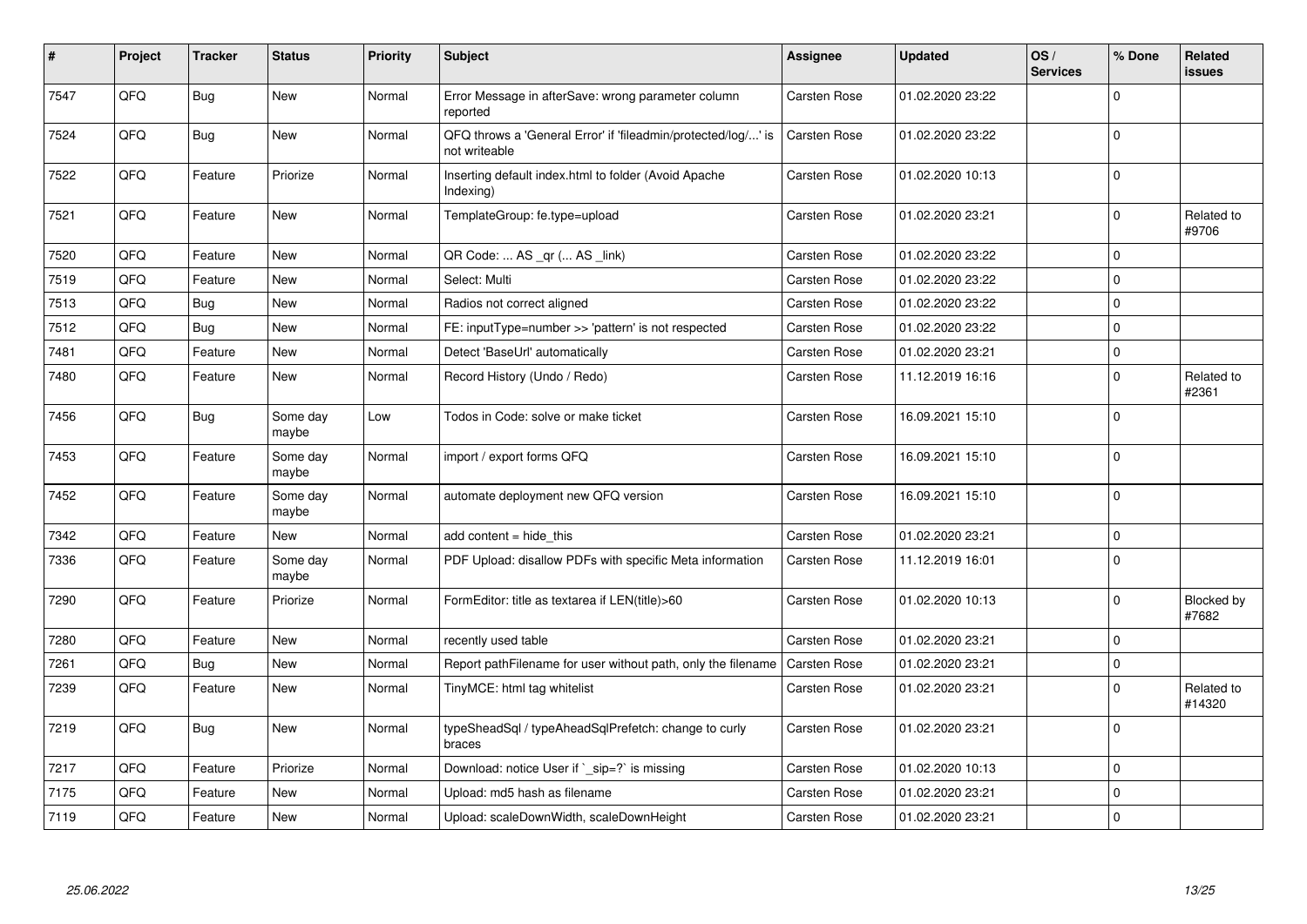| #    | <b>Project</b> | <b>Tracker</b> | <b>Status</b>     | <b>Priority</b> | <b>Subject</b>                                                                                                             | Assignee            | <b>Updated</b>   | OS/<br><b>Services</b> | % Done      | Related<br><b>issues</b>                    |
|------|----------------|----------------|-------------------|-----------------|----------------------------------------------------------------------------------------------------------------------------|---------------------|------------------|------------------------|-------------|---------------------------------------------|
| 7109 | QFQ            | Feature        | <b>New</b>        | Normal          | Dynamic Updates: row/element hide                                                                                          | Carsten Rose        | 01.02.2020 23:22 |                        | $\Omega$    | Has<br>duplicate<br>#4081                   |
| 7107 | QFQ            | Feature        | Some day<br>maybe | Normal          | Showcase Registration Tool: Anmeldung / Administration :<br>Liste Anmeldungen / Emaileinaldung                             | Carsten Rose        | 11.12.2019 16:01 |                        | $\Omega$    |                                             |
| 7102 | QFQ            | Feature        | New               | Normal          | Comment sign in report: '#' and '--'                                                                                       | Carsten Rose        | 01.02.2020 23:21 |                        | $\Omega$    |                                             |
| 7099 | QFQ            | Feature        | New               | Normal          | Redesign FormEditor                                                                                                        | Carsten Rose        | 01.02.2020 23:21 |                        | $\Omega$    |                                             |
| 7014 | QFQ            | Bug            | New               | Normal          | Sending invalid emails succeeds when<br>debug.redirectAllMailTo is set                                                     | Carsten Rose        | 01.02.2020 23:21 |                        | $\Omega$    |                                             |
| 7002 | QFQ            | Bug            | New               | Normal          | Dynamic Update: row does not disappear / appear                                                                            | Carsten Rose        | 01.02.2020 23:22 |                        | $\Omega$    |                                             |
| 6998 | QFQ            | Feature        | Priorize          | Normal          | Form: with debug=on show column information as tooltip of<br>column label                                                  | Carsten Rose        | 01.02.2020 10:13 |                        | $\Omega$    |                                             |
| 6912 | QFQ            | <b>Bug</b>     | New               | Normal          | error Message Var 'deadline' already set in SIP - in Form<br>with FE.value={{deadline:R:::{{deadlinePeriod:Y}}}}           | Carsten Rose        | 01.02.2020 23:21 |                        | $\Omega$    |                                             |
| 6855 | QFQ            | Feature        | <b>New</b>        | Normal          | With {{feUser:U}}!={{feUser:T}}: Save / Delete: only possible<br>with {{feUserSave:U}}='yes' and '{{feUserDelete:U}}='yes' | Carsten Rose        | 01.02.2020 23:21 |                        | $\Omega$    |                                             |
| 6765 | QFQ            | Feature        | New               | Normal          | Moeglichkeit via QFQ eigene Logs zu schreiben                                                                              | Carsten Rose        | 01.02.2020 23:21 |                        | $\Omega$    |                                             |
| 6723 | QFQ            | Feature        | New               | Normal          | Report QFQ Installation and Version                                                                                        | Carsten Rose        | 12.06.2021 09:07 |                        | $\mathbf 0$ |                                             |
| 6715 | QFQ            | Feature        | Some day<br>maybe | Normal          | Code-Refactoring: dbArray vereinheitlichen                                                                                 | Carsten Rose        | 11.12.2019 16:02 |                        | $\mathbf 0$ |                                             |
| 6677 | QFQ            | <b>Bug</b>     | New               | Normal          | Error message FE Action Element: no/wrong FE reference<br>who cause the problem.                                           | Carsten Rose        | 01.02.2020 23:21 |                        | $\Omega$    |                                             |
| 6602 | QFQ            | Feature        | <b>New</b>        | Normal          | Formlet: in Report auf Mausklick ein mini-form oeffnen                                                                     | Carsten Rose        | 11.12.2019 16:16 |                        | $\Omega$    |                                             |
| 6594 | QFQ            | Feature        | <b>New</b>        | Normal          | Excel: on download, check if there is a valid sip                                                                          | Carsten Rose        | 01.02.2020 23:21 |                        | $\Omega$    |                                             |
| 6574 | QFQ            | Bug            | Priorize          | Normal          | qfq.log: Fehlermeldung wurde angezeigt, aber nicht geloggt                                                                 | Carsten Rose        | 01.02.2020 10:13 |                        | $\Omega$    |                                             |
| 6483 | QFQ            | Bug            | New               | Normal          | R Store funktioniert nicht bei 'Report Notation' im FE                                                                     | Carsten Rose        | 01.02.2020 23:21 |                        | $\Omega$    |                                             |
| 6462 | QFQ            | <b>Bug</b>     | New               | Normal          | File Upload: Nutzlose Fehlermeldung wenn Datei zu gross                                                                    | Carsten Rose        | 01.02.2020 23:21 |                        | $\Omega$    | Related to<br>#6139                         |
| 6437 | QFQ            | Feature        | New               | Normal          | Neuer Mode Button bei FormElementen                                                                                        | Carsten Rose        | 01.02.2020 23:21 |                        | $\Omega$    | Related to<br>#9668.<br>Blocked by<br>#9678 |
| 6292 | QFQ            | Feature        | <b>New</b>        | Normal          | Download: File speichern mit Hash aber original Filename in<br>der Datenbank vermerken fuer Downloads                      | <b>Carsten Rose</b> | 01.02.2020 23:21 |                        | $\Omega$    |                                             |
| 6289 | QFQ            | Feature        | New               | Normal          | Form: Log                                                                                                                  | Carsten Rose        | 01.02.2020 23:21 |                        | $\mathbf 0$ |                                             |
| 6261 | QFQ            | Feature        | <b>New</b>        | Normal          | Persistent SIP                                                                                                             | Carsten Rose        | 12.06.2021 09:07 |                        | $\Omega$    | Related to<br>#10819                        |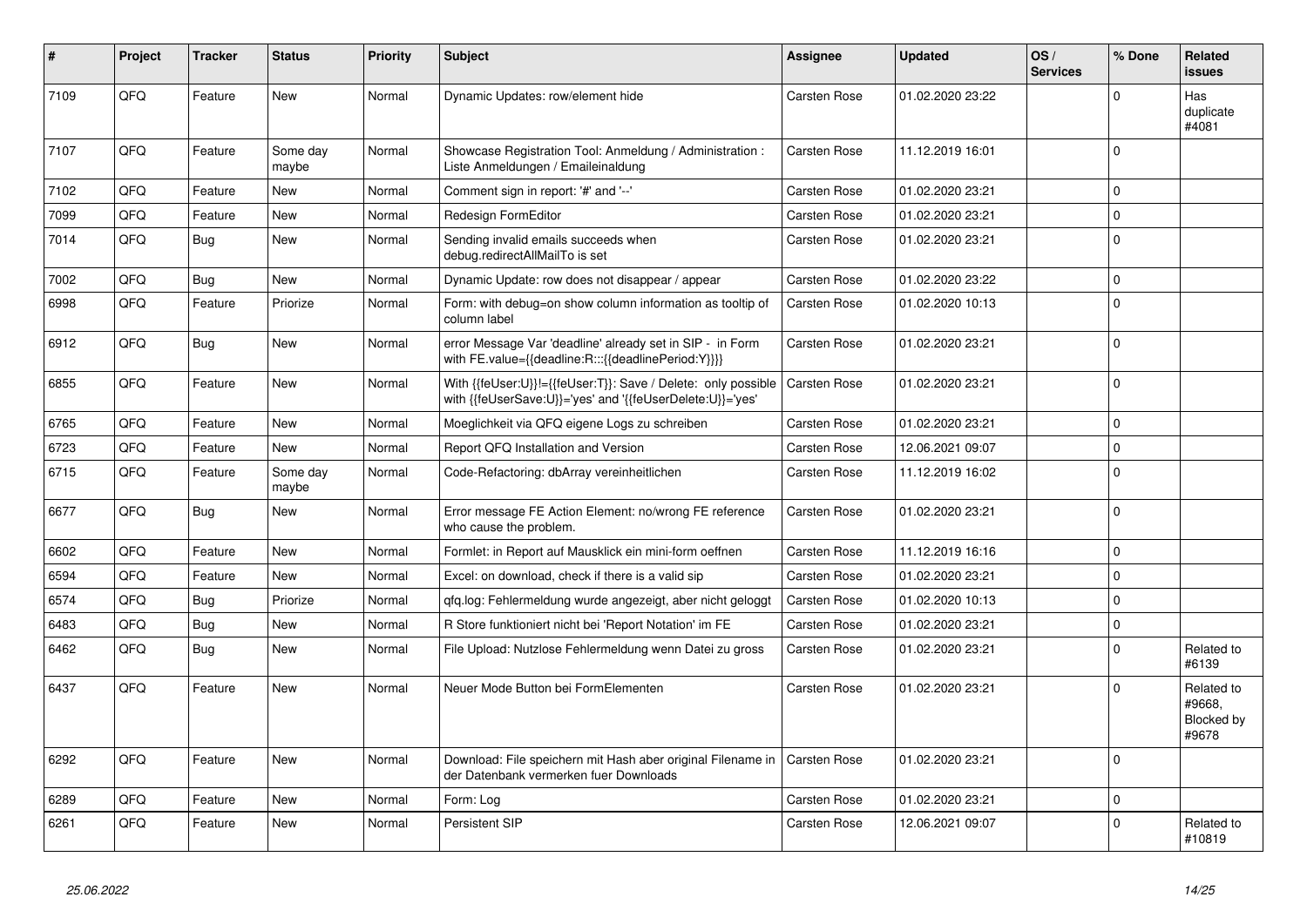| #    | Project | <b>Tracker</b> | <b>Status</b>     | <b>Priority</b> | <b>Subject</b>                                                             | <b>Assignee</b>     | <b>Updated</b>   | OS/<br><b>Services</b> | % Done      | Related<br><b>issues</b>                    |
|------|---------|----------------|-------------------|-----------------|----------------------------------------------------------------------------|---------------------|------------------|------------------------|-------------|---------------------------------------------|
| 6250 | QFQ     | Feature        | In Progress       | Normal          | Enhance layout: a) Subrecord, b) Subrecord-Title                           | Carsten Rose        | 01.02.2020 23:22 |                        | $\Omega$    | Related to<br>#5391                         |
| 6116 | QFQ     | <b>Bug</b>     | Priorize          | High            | value of checkbox not saved                                                | Carsten Rose        | 07.12.2021 17:19 |                        | $\mathbf 0$ |                                             |
| 5991 | QFQ     | <b>Bug</b>     | Some day<br>maybe | Normal          | URLs with ' ' or long parameter are problematic                            | Carsten Rose        | 01.02.2020 23:19 |                        | 0           |                                             |
| 5983 | QFQ     | Feature        | Some day<br>maybe | Normal          | Form Submit (save & update): normalize date/-time FE                       | Carsten Rose        | 01.02.2020 23:19 |                        | $\mathbf 0$ |                                             |
| 5942 | QFQ     | Feature        | Priorize          | Normal          | 'L' and 'type': append to links, generate via '_link' by using<br>'u:' .   | Carsten Rose        | 01.02.2020 10:13 |                        | $\Omega$    |                                             |
| 5894 | QFQ     | Feature        | Feedback          | Normal          | Typeahead in Report: show/hide rows dynamically                            | Carsten Rose        | 18.02.2022 08:50 |                        | $\Omega$    | Related to<br>#5893,<br>Related to<br>#5885 |
| 5852 | QFQ     | Feature        | Some day<br>maybe | Normal          | Logging: mail.log / sql.log - im FE anzeigen und via AJAX<br>aktualisieren | Carsten Rose        | 01.02.2020 23:19 |                        | $\mathbf 0$ | Related to<br>#5885                         |
| 5782 | QFQ     | Feature        | New               | Normal          | NextCloud API                                                              | Carsten Rose        | 01.02.2020 10:02 |                        | $\Omega$    |                                             |
| 5768 | QFQ     | Bug            | Some day<br>maybe | Normal          | '{{pageLanguage:T}}' missing if QFQ is called via api                      | <b>Carsten Rose</b> | 01.02.2020 23:19 |                        | 0           |                                             |
| 5715 | QFQ     | Feature        | New               | High            | PDF Caching                                                                | Carsten Rose        | 03.05.2021 21:14 |                        | $\Omega$    | Related to<br>#5851,<br>Related to<br>#6357 |
| 5706 | QFQ     | Bug            | Some day<br>maybe | Normal          | upload: fileDestination needs to be sanatized                              | Carsten Rose        | 01.02.2020 23:19 |                        | $\mathbf 0$ |                                             |
| 5695 | QFQ     | Feature        | In Progress       | Normal          | Multiform                                                                  | Carsten Rose        | 02.01.2021 18:38 |                        | 0           |                                             |
| 5665 | QFQ     | Feature        | Some day<br>maybe | Normal          | Versuch das '{{!' nicht mehr noetig ist.                                   | Carsten Rose        | 01.02.2020 23:20 |                        | $\Omega$    | Related to<br>#7432,<br>Related to<br>#7434 |
| 5579 | QFQ     | Feature        | Some day<br>maybe | Normal          | Enhance Doc / Presentation: variable type 'link column type'               | Carsten Rose        | 01.02.2020 23:19 |                        | $\Omega$    |                                             |
| 5576 | QFQ     | <b>Bug</b>     | <b>New</b>        | Normal          | Using MySQL 'DROP' requires privilege - wich is not really<br>necessary.   | Carsten Rose        | 01.02.2020 23:21 |                        | 0           |                                             |
| 5559 | QFG     | <b>Bug</b>     | New               | Normal          | FE.type = Upload: 'accept' might contain variables                         | Carsten Rose        | 11.05.2020 21:23 |                        | $\pmb{0}$   |                                             |
| 5557 | QFQ     | <b>Bug</b>     | Some day<br>maybe | Normal          | Form load: STORE_RECORD filled, but should be empty                        | Carsten Rose        | 01.02.2020 23:19 |                        | $\mathbf 0$ |                                             |
| 5548 | QFO     | Feature        | Some day<br>maybe | Normal          | 801 Textfiles/Scriptfiles als Thumbnail                                    | Carsten Rose        | 07.03.2022 16:26 |                        | $\mathbf 0$ |                                             |
| 5480 | QFO     | Feature        | Some day<br>maybe | Normal          | QFQ: Dokumentation mit Screenshots versehen                                | Carsten Rose        | 01.02.2020 23:20 |                        | $\mathbf 0$ | Related to<br>#9879                         |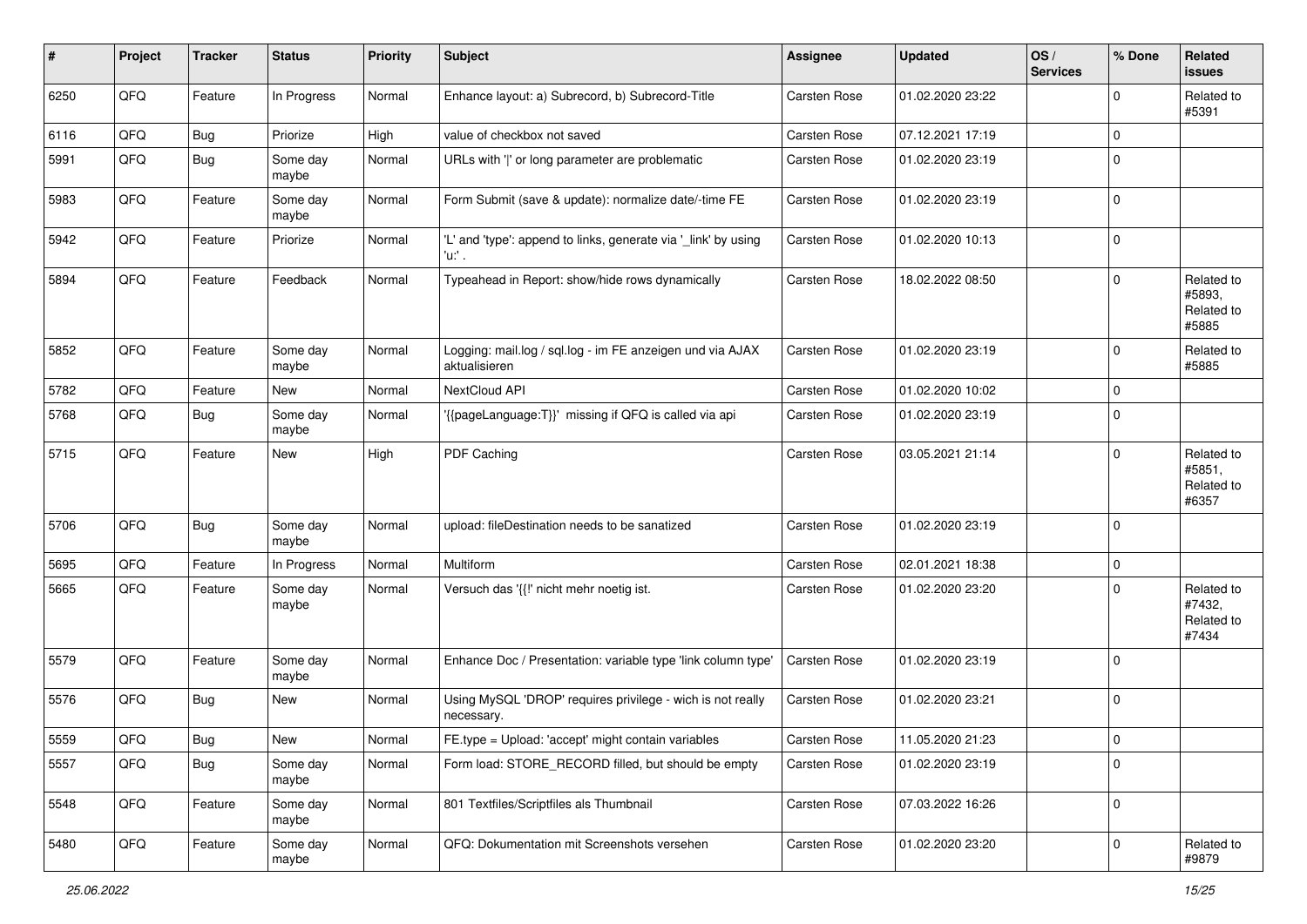| $\sharp$ | Project | <b>Tracker</b> | <b>Status</b>     | <b>Priority</b> | <b>Subject</b>                                                                                                       | <b>Assignee</b> | <b>Updated</b>   | OS/<br><b>Services</b> | % Done      | Related<br><b>issues</b>                       |
|----------|---------|----------------|-------------------|-----------------|----------------------------------------------------------------------------------------------------------------------|-----------------|------------------|------------------------|-------------|------------------------------------------------|
| 5459     | QFQ     | Bug            | New               | High            | Multi DB: spread system tables between 'QFQ' and<br>'Data'-DB                                                        | Carsten Rose    | 03.05.2021 21:14 |                        | $\mathbf 0$ | Related to<br>#4720                            |
| 5428     | QFQ     | Feature        | Some day<br>maybe | Normal          | secure thumbnail: late render on access.                                                                             | Carsten Rose    | 01.02.2020 23:20 |                        | $\mathbf 0$ |                                                |
| 5345     | QFQ     | Feature        | New               | Normal          | Report: UPDATE / INSERT / DELETE statements should<br>trigger subqueries, depending on the result.                   | Carsten Rose    | 27.05.2020 16:11 |                        | $\mathbf 0$ |                                                |
| 5305     | QFQ     | Bug            | New               | Normal          | Upload FormElement: nicht disabled by readonly Form                                                                  | Carsten Rose    | 16.06.2021 13:43 |                        | $\mathbf 0$ | Related to<br>#9347,<br>Related to<br>#9834    |
| 5221     | QFQ     | Bug            | New               | High            | Download Dialog: Bleibt stehen in FF wenn Datei<br>automatisch gespeichert wird.                                     | Carsten Rose    | 03.05.2021 21:14 |                        | $\mathbf 0$ |                                                |
| 5132     | QFQ     | Feature        | Some day<br>maybe | Normal          | Error Message sendmail missing attachment: more details                                                              | Carsten Rose    | 01.02.2020 23:19 |                        | $\mathbf 0$ |                                                |
| 5131     | QFQ     | Feature        | New               | Normal          | Activate Spin Gear ('wait/busy' indicator) via LINK attribute                                                        | Carsten Rose    | 01.02.2020 23:21 |                        | $\pmb{0}$   |                                                |
| 5021     | QFQ     | <b>Bug</b>     | Some day<br>maybe | Normal          | FE.typ=extra - during save displays error 'datum2' already<br>filled in STORE_SIP - the value is stored nevertheless | Carsten Rose    | 01.02.2020 23:19 |                        | $\mathbf 0$ | Related to<br>#3875                            |
| 4956     | QFQ     | Feature        | Some day<br>maybe | Normal          | Sendmail: Benutzerdefinierte Headers                                                                                 | Carsten Rose    | 11.12.2019 16:02 |                        | $\mathbf 0$ |                                                |
| 4872     | QFQ     | Feature        | Some day<br>maybe | Normal          | Fields of Typo3 page available in STORE_TYPO3                                                                        | Carsten Rose    | 01.02.2020 23:19 |                        | $\mathbf 0$ |                                                |
| 4869     | QFQ     | Feature        | Some day<br>maybe | Normal          | Dynamic Update (show, hide, readonly?, required?) for<br><b>Template Group Elements</b>                              | Carsten Rose    | 01.02.2020 23:19 |                        | $\mathbf 0$ | Related to<br>#4865                            |
| 4839     | QFQ     | Feature        | Some day<br>maybe | Normal          | qfq-handle in <head> Abschnitt</head>                                                                                | Carsten Rose    | 11.12.2019 16:02 |                        | $\mathbf 0$ |                                                |
| 4771     | QFQ     | Bug            | Some day<br>maybe | Normal          | qfq: select-down-values empty after save (edit-form for<br>program administrators)                                   | Carsten Rose    | 01.02.2020 23:20 |                        | $\mathbf 0$ | Related to<br>#4549, Has<br>duplicate<br>#4282 |
| 4757     | QFQ     | Feature        | Some day<br>maybe | Normal          | Test subrecord: download links ok? Links ok?                                                                         | Carsten Rose    | 01.02.2020 23:20 |                        | $\mathbf 0$ |                                                |
| 4756     | QFQ     | Bug            | New               | Normal          | Form dirty even nothing changes                                                                                      | Carsten Rose    | 11.12.2019 16:16 |                        | $\mathbf 0$ |                                                |
| 4659     | QFQ     | Bug            | Some day<br>maybe | Normal          | infoButtonExtra                                                                                                      | Carsten Rose    | 01.02.2020 23:20 |                        | $\mathbf 0$ |                                                |
| 4652     | QFQ     | Feature        | Some day<br>maybe | Normal          | UZH CD: Weiterleitung auf benutzerdefinierte 403/404 Seite                                                           | Carsten Rose    | 01.02.2020 23:20 |                        | $\mathbf 0$ |                                                |
| 4651     | QFO     | <b>Bug</b>     | Some day<br>maybe | Normal          | "Loading document" Modal wird angezeigt bei uzhcd type=2<br>Ansicht                                                  | Carsten Rose    | 01.02.2020 23:20 |                        | $\mathbf 0$ |                                                |
| 4650     | QFQ     | Feature        | Some day<br>maybe | Normal          | Convert html to doc/rtf                                                                                              | Carsten Rose    | 01.02.2020 23:20 |                        | $\mathbf 0$ | Related to<br>#10704                           |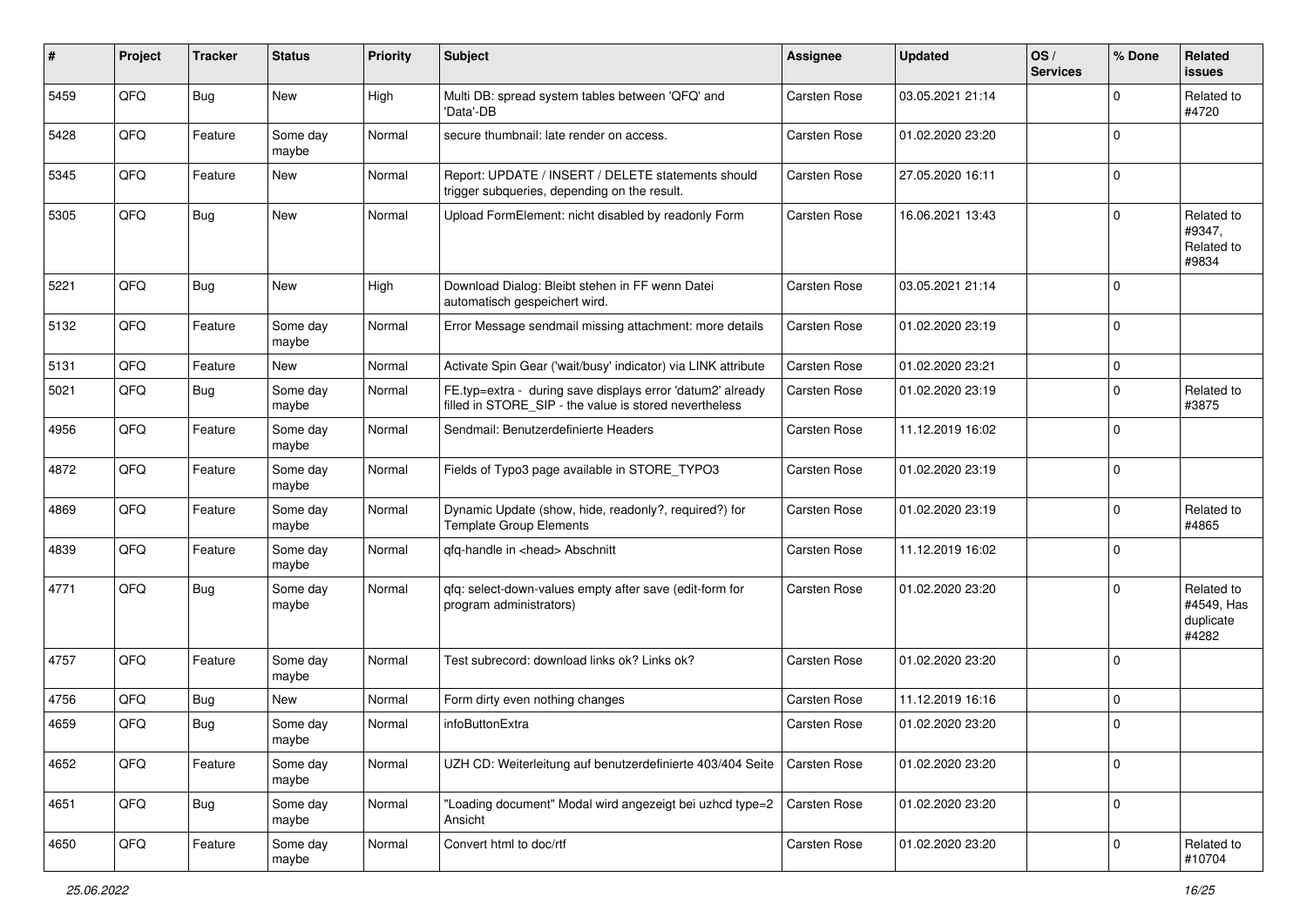| ∦    | Project | <b>Tracker</b> | <b>Status</b>     | <b>Priority</b> | <b>Subject</b>                                                                                                          | Assignee            | <b>Updated</b>   | OS/<br><b>Services</b> | % Done      | <b>Related</b><br><b>issues</b>             |
|------|---------|----------------|-------------------|-----------------|-------------------------------------------------------------------------------------------------------------------------|---------------------|------------------|------------------------|-------------|---------------------------------------------|
| 4606 | QFQ     | Feature        | Some day<br>maybe | Normal          | link: qualifier to render bootstrap button                                                                              | Carsten Rose        | 01.02.2020 23:19 |                        | $\mathbf 0$ |                                             |
| 4583 | QFQ     | <b>Bug</b>     | Some day<br>maybe | Normal          | Dynamic Update bei TypeAhead Feldern                                                                                    | Carsten Rose        | 01.02.2020 23:19 |                        | $\mathsf 0$ |                                             |
| 4549 | QFQ     | <b>Bug</b>     | Some day<br>maybe | Normal          | TemplateGroups: FE.type SELECT loose selected value<br>after save                                                       | Carsten Rose        | 01.02.2020 23:20 |                        | $\mathbf 0$ | Related to<br>#4548.<br>Related to<br>#4771 |
| 4528 | QFQ     | <b>Bug</b>     | Some day<br>maybe | Normal          | extraButtonLock mit SQLAhead Bug                                                                                        | <b>Carsten Rose</b> | 01.02.2020 23:19 |                        | $\mathbf 0$ |                                             |
| 4413 | QFQ     | Feature        | <b>New</b>        | Normal          | fieldset: show/hidden, modeSql, dynamicUpdate                                                                           | <b>Carsten Rose</b> | 09.02.2022 15:19 |                        | $\mathbf 0$ |                                             |
| 4365 | QFQ     | Feature        | Some day<br>maybe | Normal          | Multi Language: new way of config                                                                                       | <b>Carsten Rose</b> | 01.02.2020 23:20 |                        | $\mathbf 0$ |                                             |
| 4349 | QFQ     | Feature        | Some day<br>maybe | Normal          | link download: downloaded external URL to<br>deliver/concatenate - check mimetipe and handle it correctly               | Carsten Rose        | 11.12.2019 16:02 |                        | $\mathsf 0$ |                                             |
| 4343 | QFQ     | Feature        | Some day<br>maybe | Normal          | Link: Classifier to add 'attributes'                                                                                    | Carsten Rose        | 01.02.2020 23:20 |                        | $\pmb{0}$   | Related to<br>#14077                        |
| 4330 | QFQ     | Feature        | Some day<br>maybe | Normal          | Error Message: report missing {{ / }} in sqlUpdate, sqlInsert,<br>sqlDelete, sqlAfter, sqlBefore in FE action elements. | Carsten Rose        | 01.02.2020 23:20 |                        | $\mathbf 0$ |                                             |
| 4328 | QFQ     | Bug            | Some day<br>maybe | Normal          | Error Message: Show FE name/number on problems in FE                                                                    | Carsten Rose        | 01.02.2020 23:20 |                        | $\pmb{0}$   |                                             |
| 4293 | QFQ     | Bug            | Some day<br>maybe | Normal          | Download broken if token 'd:' is missing - but no error<br>message                                                      | <b>Carsten Rose</b> | 11.12.2019 16:03 |                        | $\mathsf 0$ | Related to<br>#7514                         |
| 4279 | QFQ     | <b>Bug</b>     | Some day<br>maybe | High            | config.linkVars lost                                                                                                    | Carsten Rose        | 03.05.2021 21:14 |                        | $\mathbf 0$ |                                             |
| 4259 | QFQ     | Feature        | Some day<br>maybe | Normal          | Instant trigger a cron job                                                                                              | <b>Carsten Rose</b> | 11.12.2019 16:03 |                        | $\mathbf 0$ |                                             |
| 4258 | QFQ     | Feature        | Some day<br>maybe | High            | System Defaults: Forms                                                                                                  | Carsten Rose        | 03.05.2021 21:14 |                        | $\mathsf 0$ |                                             |
| 4250 | QFQ     | Feature        | <b>New</b>        | Normal          | AutoCron in QFQ via PHP                                                                                                 | Carsten Rose        | 01.02.2020 23:21 |                        | $\mathbf 0$ | Related to<br>#3292,<br>Related to<br>#3291 |
| 4197 | QFQ     | Feature        | Some day<br>maybe | Normal          | Unit Test fuer JSON Stream von QuickFormQuery.php ><br>doForm()                                                         | Carsten Rose        | 11.12.2019 16:03 |                        | $\mathbf 0$ |                                             |
| 4092 | QFQ     | <b>Bug</b>     | Some day<br>maybe | Normal          | 1) Logging verbessern wann welches FE warum<br>ausgefuehrt wird, 2) Documentation: Best Practice Template<br>Group      | Carsten Rose        | 01.02.2020 23:19 |                        | $\Omega$    | Related to<br>#3504                         |
| 4082 | QFQ     | Feature        | <b>New</b>        | Normal          | Dynamic Update: modeSql - useful default                                                                                | Carsten Rose        | 01.02.2020 23:22 |                        | $\mathbf 0$ |                                             |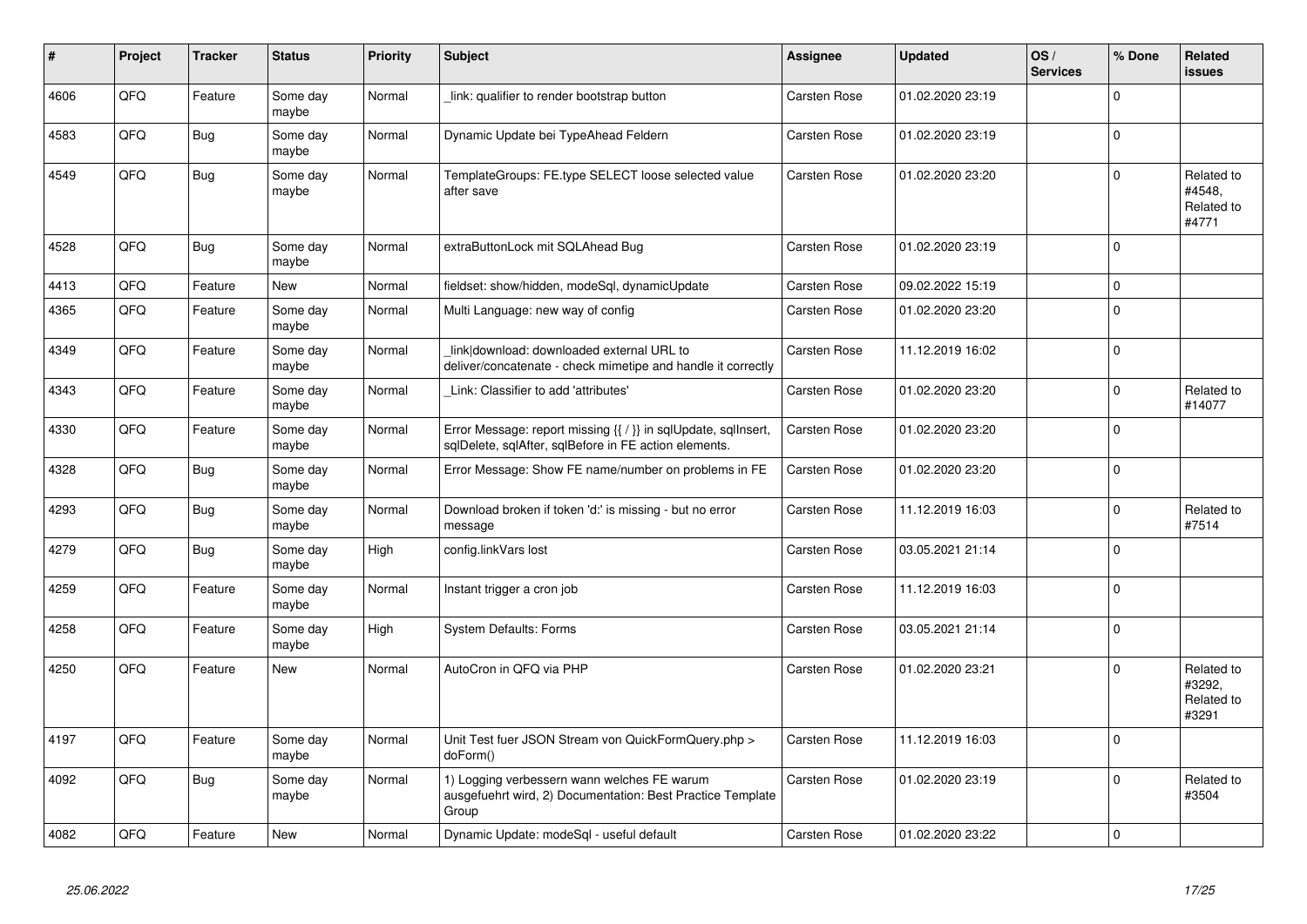| $\#$ | Project | <b>Tracker</b> | <b>Status</b>     | <b>Priority</b> | <b>Subject</b>                                                                                                                      | <b>Assignee</b> | <b>Updated</b>   | OS/<br><b>Services</b> | % Done      | Related<br><b>issues</b>                    |
|------|---------|----------------|-------------------|-----------------|-------------------------------------------------------------------------------------------------------------------------------------|-----------------|------------------|------------------------|-------------|---------------------------------------------|
| 4050 | QFQ     | Feature        | <b>New</b>        | Normal          | sql.log: 1) FormElement ID which causes a specific action,<br>2) Result in the same row.                                            | Carsten Rose    | 15.04.2020 11:35 |                        | $\Omega$    | Related to<br>#5458                         |
| 4026 | QFQ     | Feature        | Some day<br>maybe | Normal          | sglLog.sgl: log number of FE.id                                                                                                     | Carsten Rose    | 11.12.2019 16:03 |                        | $\mathbf 0$ | Related to<br>#5458                         |
| 4023 | QFQ     | Feature        | New               | Normal          | prepared statements - FE action: salveld, sqllnsert,<br>sqlUpdate, sqlDelete, sqlBefore, sqlAfter                                   | Carsten Rose    | 11.12.2019 16:15 |                        | $\Omega$    |                                             |
| 4018 | QFQ     | Feature        | Some day<br>maybe | Normal          | typeahead: solve problem with potential long query<br>parameter                                                                     | Carsten Rose    | 11.12.2019 16:03 |                        | $\Omega$    |                                             |
| 4008 | QFQ     | Bug            | Some day<br>maybe | Normal          | FormElemen.type=sendmail: wrong 'TO' if 'real<br>name <rea@mail.to>' is used</rea@mail.to>                                          | Carsten Rose    | 11.12.2019 16:03 |                        | $\Omega$    |                                             |
| 3991 | QFQ     | Feature        | Some day<br>maybe | Normal          | report: Columnname '_skipWrap' skips 'fbeg', 'fend'                                                                                 | Carsten Rose    | 11.12.2019 16:03 |                        | $\Omega$    |                                             |
| 3990 | QFQ     | Feature        | Some day<br>maybe | High            | custom class definition: add space automatically                                                                                    | Carsten Rose    | 03.05.2021 21:14 |                        | $\Omega$    |                                             |
| 3967 | QFQ     | Feature        | Some day<br>maybe | High            | Report: Checkbox, Radio, Dropdown, Input welches ohne<br>Submit funktioniert - 'Inline-Form'                                        | Carsten Rose    | 03.05.2021 21:14 |                        | $\mathbf 0$ |                                             |
| 3947 | QFQ     | Feature        | Some day<br>maybe | Normal          | Attack detectect: logout current user                                                                                               | Carsten Rose    | 11.12.2019 16:03 |                        | $\Omega$    | Related to<br>#5458,<br>Related to<br>#6299 |
| 3942 | QFQ     | Feature        | Some day<br>maybe | Normal          | Action Elemente: neu generierte IDs via FE weitergeben                                                                              | Carsten Rose    | 11.12.2019 16:03 |                        | $\Omega$    | Related to<br>#3941                         |
| 3941 | QFQ     | Feature        | Some day<br>maybe | Normal          | sqlAfter: es sollten mehrere moeglich sein                                                                                          | Carsten Rose    | 11.12.2019 16:03 |                        | $\Omega$    | Related to<br>#3942                         |
| 3905 | QFQ     | Feature        | Some day<br>maybe | Normal          | Documentation: Best Practice anhand eines Online<br>Bewerbungstools                                                                 | Carsten Rose    | 11.12.2019 16:03 |                        | $\Omega$    |                                             |
| 3900 | QFQ     | Feature        | Some day<br>maybe | Normal          | Extend documentation of 'Copy / Paste'                                                                                              | Carsten Rose    | 11.12.2019 16:03 |                        | $\Omega$    | Related to<br>#3899                         |
| 3895 | QFQ     | Bug            | Some day<br>maybe | Normal          | typeahead pedantic: on lehrkredit Idap webpass - if only one<br>person is in dropdown, such person can't be selected                | Carsten Rose    | 11.12.2019 16:03 |                        | $\Omega$    |                                             |
| 3882 | QFQ     | Bug            | Some day<br>maybe | Normal          | templateGroup: disable 'add' if limit is reached - funktioniert<br>nicht wenn bereits records existierten                           | Carsten Rose    | 11.12.2019 16:03 |                        | $\Omega$    |                                             |
| 3877 | QFQ     | Feature        | Some day<br>maybe | Normal          | FormEditor: die Felder die aktuell nicht gebraucht werden<br>nur auf readonly/disabled setzen (nicht ausblenden > das<br>irritiert. | Carsten Rose    | 11.12.2019 16:03 |                        | $\Omega$    |                                             |
| 3867 | QFQ     | Feature        | Priorize          | Normal          | Readonly Formular: Template Groups add/delete<br>ausbeldnen                                                                         | Carsten Rose    | 05.05.2021 22:12 |                        | $\mathbf 0$ |                                             |
| 3864 | QFQ     | Feature        | New               | Normal          | Encrypt / decrypt field                                                                                                             | Carsten Rose    | 08.03.2021 18:08 |                        | $\mathbf 0$ |                                             |
| 3848 | QFQ     | Feature        | Some day<br>maybe | High            | Antivirus check fuer Upload files in qfq?                                                                                           | Carsten Rose    | 03.05.2021 21:14 |                        | $\mathbf 0$ | Related to<br>#4131                         |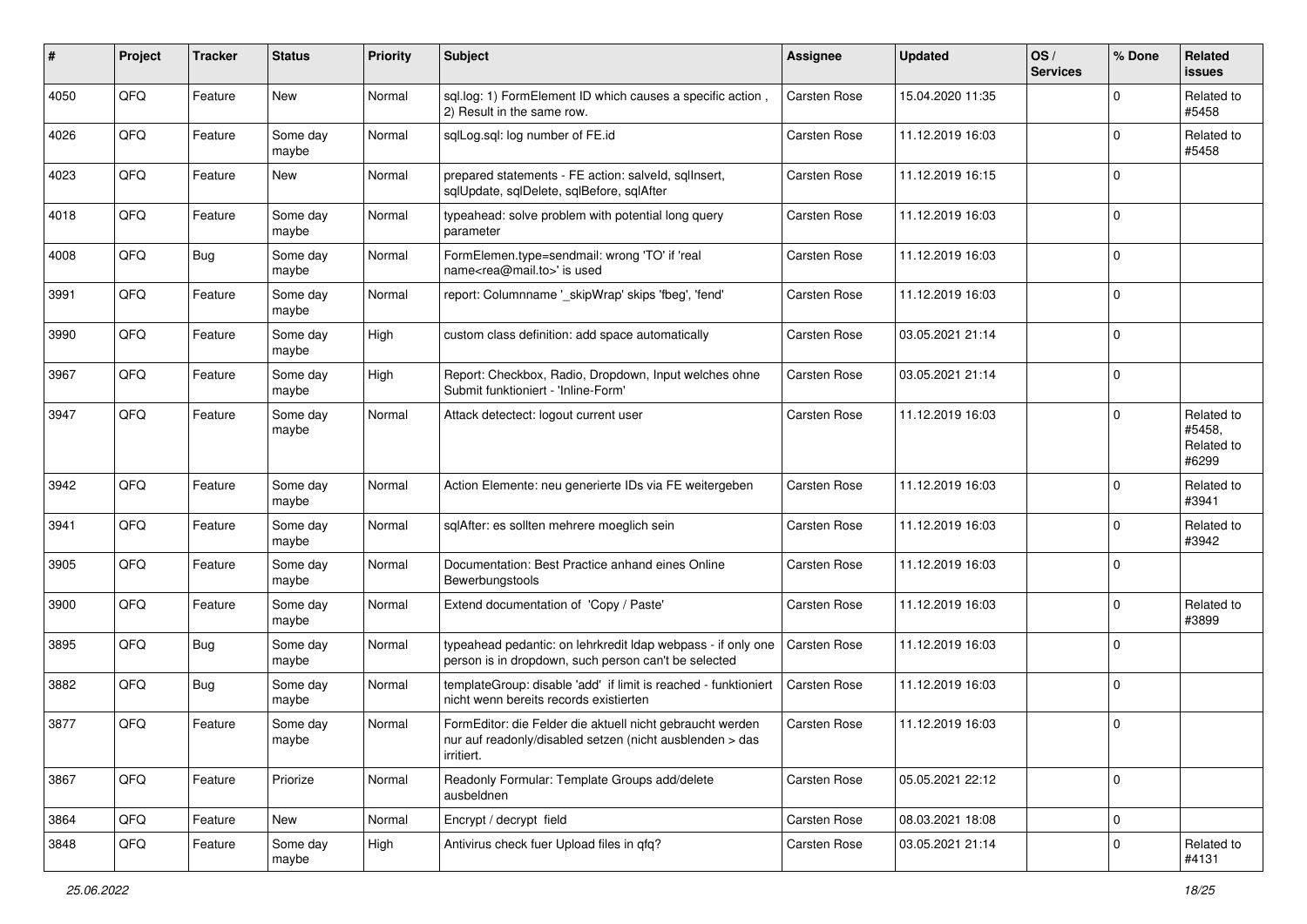| $\vert$ # | Project | <b>Tracker</b> | <b>Status</b>     | <b>Priority</b> | <b>Subject</b>                                                                                                                               | Assignee            | <b>Updated</b>   | OS/<br><b>Services</b> | % Done      | Related<br><b>issues</b>                    |
|-----------|---------|----------------|-------------------|-----------------|----------------------------------------------------------------------------------------------------------------------------------------------|---------------------|------------------|------------------------|-------------|---------------------------------------------|
| 3811      | QFQ     | Bug            | Some day<br>maybe | Normal          | Dynamic Update: extraButtonInfo - Text aktualisieren                                                                                         | Carsten Rose        | 11.12.2019 16:03 |                        | $\Omega$    | Related to<br>#11517                        |
| 3782      | QFQ     | Bug            | Priorize          | Normal          | Bei fehlerhafter Eingabe (z.B. Datum) sollte das erwartete<br>Format angezeigt werden                                                        | Carsten Rose        | 01.02.2020 10:13 |                        | $\Omega$    |                                             |
| 3750      | QFQ     | Bug            | Some day<br>maybe | Normal          | FE in a row: if one violates check, all are red                                                                                              | Carsten Rose        | 11.12.2019 16:03 |                        | $\Omega$    |                                             |
| 3727      | QFQ     | Feature        | <b>New</b>        | High            | Security: Session Hijacking erschweren                                                                                                       | <b>Carsten Rose</b> | 03.05.2021 21:14 |                        | $\mathbf 0$ |                                             |
| 3708      | QFQ     | Feature        | Some day<br>maybe | Normal          | Form: input - 'specialchars', 'none'  gewisse tags<br>erlauben, andere verbieten                                                             | Carsten Rose        | 11.12.2019 16:02 |                        | $\Omega$    | Related to<br>#14320                        |
| 3682      | QFQ     | <b>Bug</b>     | Some day<br>maybe | Normal          | Dynamic update: Radio buttons                                                                                                                | Carsten Rose        | 11.12.2019 16:02 |                        | $\Omega$    |                                             |
| 3677      | QFQ     | Feature        | Some day<br>maybe | Normal          | wkhtmltopdf: FE User access prohibited, if client IP changes<br>\$TYPO3_CONF_VARS[FE][lockIP]                                                | Carsten Rose        | 11.12.2019 16:02 |                        | $\Omega$    |                                             |
| 3666      | QFQ     | Feature        | Some day<br>maybe | Normal          | a) Performance Messung: mysql_real_escape_string() im<br>Vergleich zu str_replace(), b) doppeltes Aufrufen von<br>mysql real escape string() | Carsten Rose        | 11.12.2019 16:02 |                        | $\Omega$    |                                             |
| 3588      | QFQ     | <b>Bug</b>     | Some day<br>maybe | Normal          | templateGroup: versteckte Elemente werden weiterhin<br>gespeichert.                                                                          | Carsten Rose        | 11.12.2019 16:02 |                        | $\Omega$    |                                             |
| 3570      | QFQ     | Bug            | Some day<br>maybe | High            | Formular mit prmitnew permitEdit=Always wird nicht<br>aufgerufen (ist leer)                                                                  | Carsten Rose        | 03.05.2021 21:14 |                        | $\Omega$    |                                             |
| 3547      | QFQ     | Bug            | New               | Normal          | FE of type 'note' causes writing of empty fields.                                                                                            | Carsten Rose        | 01.02.2020 23:21 |                        | $\mathbf 0$ |                                             |
| 3537      | QFQ     | Feature        | Some day<br>maybe | Low             | SHOW COLUMNS FROM tableName - Extend '{{!'<br>definition                                                                                     | Carsten Rose        | 11.12.2019 16:02 |                        | $\mathbf 0$ |                                             |
| 3504      | QFQ     | Feature        | New               | Normal          | Logging: welche Action FEs werden wann wie ausgefuehrt                                                                                       | Carsten Rose        | 01.02.2020 23:21 |                        | $\Omega$    | Related to<br>#5458,<br>Related to<br>#4092 |
| 3458      | QFQ     | Feature        | Some day<br>maybe | Normal          | Display 'Edit Form Element'-Checkbox on form: should<br>depend on FE Group                                                                   | Carsten Rose        | 11.12.2019 16:02 |                        | $\Omega$    | Related to<br>#3447                         |
| 3457      | QFQ     | Feature        | Some day<br>maybe | Normal          | LDAP: concat multi values to one single entry                                                                                                | Carsten Rose        | 11.12.2019 16:02 |                        | $\Omega$    |                                             |
| 3432      | QFQ     | Feature        | <b>New</b>        | Normal          | subrecord: dynamicUpdate                                                                                                                     | Carsten Rose        | 11.06.2020 21:10 |                        | $\Omega$    | Related to<br>#5691                         |
| 3385      | QFQ     | Feature        | Some day<br>maybe | Normal          | templateGroup: insert/update/delete non primary records                                                                                      | Carsten Rose        | 11.12.2019 16:02 |                        | $\Omega$    |                                             |
| 3350      | QFQ     | Feature        | Some day<br>maybe | Normal          | FormEditor: Hilfetext hinter 'checktype'                                                                                                     | Carsten Rose        | 11.12.2019 16:02 |                        | $\Omega$    |                                             |
| 3349      | QFQ     | <b>Bug</b>     | Some day<br>maybe | Normal          | config.qfq.ini: a) vertraegt keine '=' im Value (z.B. Passwort),<br>b) Values sollten in ticks einschliessbar sein (spaces, )                | Carsten Rose        | 11.12.2019 16:02 |                        | $\Omega$    |                                             |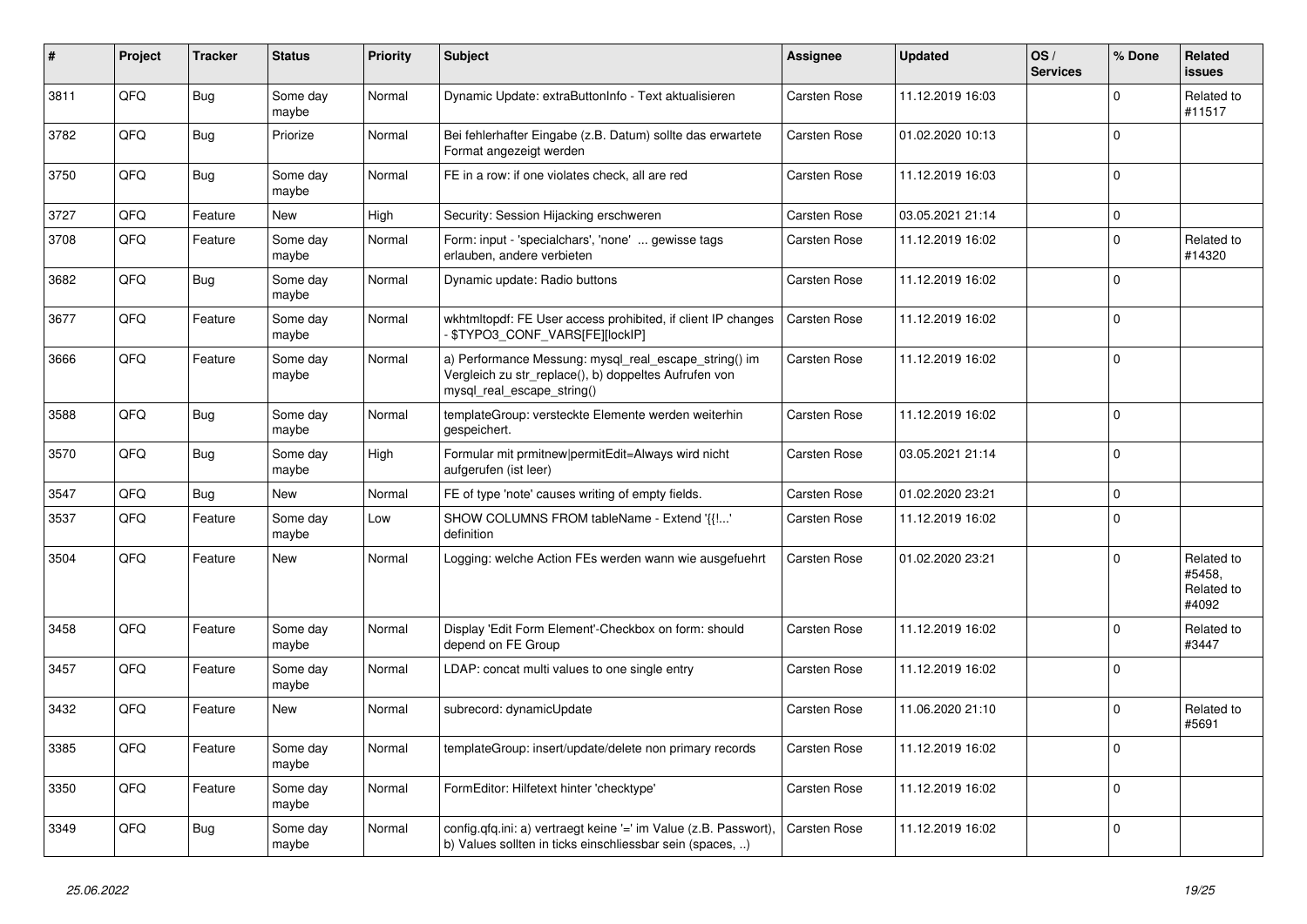| #     | Project | <b>Tracker</b> | <b>Status</b>     | <b>Priority</b> | <b>Subject</b>                                                                                                     | Assignee            | <b>Updated</b>   | OS/<br><b>Services</b> | % Done      | Related<br><b>issues</b>                    |
|-------|---------|----------------|-------------------|-----------------|--------------------------------------------------------------------------------------------------------------------|---------------------|------------------|------------------------|-------------|---------------------------------------------|
| 3332  | QFQ     | Feature        | Some day<br>maybe | Normal          | Uploads: Thumbnails, Details zum hochgeladenen File                                                                | Carsten Rose        | 11.12.2019 16:02 |                        | $\Omega$    | Related to<br>#3264,<br>Related to<br>#5333 |
| 3331  | QFQ     | Feature        | Some day<br>maybe | Normal          | Default Tooltip fuer page? Links: mit Form und Record ID                                                           | <b>Carsten Rose</b> | 11.12.2019 16:02 |                        | $\mathbf 0$ |                                             |
| 3291  | QFQ     | Feature        | Some day<br>maybe | Normal          | AutoCron websiteToken                                                                                              | <b>Carsten Rose</b> | 11.12.2019 16:02 |                        | $\mathbf 0$ | Related to<br>#4250                         |
| 3285  | QFQ     | Feature        | Some day<br>maybe | Normal          | Zeichenlimit pro Feld: textarea / editor                                                                           | Carsten Rose        | 11.12.2019 16:02 |                        | $\Omega$    |                                             |
| 3273  | QFQ     | Feature        | Some day<br>maybe | Low             | Dirty Flag in Form                                                                                                 | Carsten Rose        | 11.12.2019 16:02 |                        | $\mathbf 0$ |                                             |
| 3267  | QFQ     | Feature        | Some day<br>maybe | Normal          | 2 Forms auf einer Seite: real + Read only                                                                          | <b>Carsten Rose</b> | 11.12.2019 16:03 |                        | $\mathbf 0$ |                                             |
| 3216  | QFQ     | Feature        | Some day<br>maybe | Normal          | dynamic update für checkbox label2                                                                                 | Carsten Rose        | 11.12.2019 16:03 |                        | $\mathbf 0$ | Related to<br>#2081                         |
| 3130  | QFQ     | <b>Bug</b>     | Some day<br>maybe | Normal          | Debug Info's nicht korrekt nach 'New > Save'.                                                                      | <b>Carsten Rose</b> | 11.12.2019 16:03 |                        | $\mathbf 0$ | Related to<br>#3253                         |
| 3109  | QFQ     | <b>Bug</b>     | Some day<br>maybe | High            | RealUrl: Links werden nicht korrekt gerendert                                                                      | Carsten Rose        | 03.05.2021 21:14 |                        | $\Omega$    |                                             |
| 3061  | QFQ     | <b>Bug</b>     | Some day<br>maybe | High            | winstitute: mysql connection durcheinander - nmhp17<br>(ag7)/QFQ arbeitet mit DB/Tabellen von biostat.             | Carsten Rose        | 03.05.2021 21:14 |                        | $\mathbf 0$ |                                             |
| 2995  | QFQ     | Feature        | Some day<br>maybe | Normal          | Dropdown JQuery Plugin: 'chosen' - Moeglichkeit um Select<br>Listen mehr Funktion zu geben. Kein Bootstrap noetig. | <b>Carsten Rose</b> | 11.12.2019 16:03 |                        | $\mathbf 0$ |                                             |
| 2643  | QFQ     | <b>Bug</b>     | Some day<br>maybe | Normal          | Zend / PHP Webinars anschauen                                                                                      | Carsten Rose        | 01.02.2020 15:56 |                        | $\mathbf 0$ |                                             |
| 2361  | QFQ     | Feature        | New               | Normal          | Logging wer/wann/wo welches Formular aufgerufen hat                                                                | Carsten Rose        | 11.12.2019 16:15 |                        | $\mathbf 0$ | Related to<br>#4432,<br>Related to<br>#7480 |
| 2084  | QFQ     | Feature        | Some day<br>maybe | Normal          | Mailto mit encryption: Subrecord                                                                                   | Carsten Rose        | 11.12.2019 16:03 |                        | $\mathbf 0$ | Related to<br>#2082                         |
| 1946  | QFQ     | Feature        | Some day<br>maybe | Normal          | Kontrolle ob der ReadOnly Modus bei den<br>Formularelementen korrekt implementiert ist                             | <b>Carsten Rose</b> | 11.12.2019 16:03 |                        | $\mathbf 0$ |                                             |
| 1635  | QFQ     | Feature        | Some day<br>maybe | Normal          | QFQ Extension content record: weitere Optionen<br>einblenden.                                                      | <b>Carsten Rose</b> | 11.12.2019 16:03 |                        | $\mathbf 0$ |                                             |
| 13647 | QFQ     | <b>Bug</b>     | <b>New</b>        | Normal          | Autofocus funktioniert nicht auf Chrome                                                                            | Benjamin Baer       | 19.03.2022 17:44 |                        | $\mathbf 0$ |                                             |
| 13528 | QFQ     | <b>Bug</b>     | New               | Normal          | gfg.io > releases: es wird kein neues Release angelegt                                                             | Benjamin Baer       | 19.03.2022 17:46 |                        | $\mathbf 0$ |                                             |
| 12556 | QFQ     | Feature        | New               | Normal          | Pills Title: colored = static or dynamic on allrequiredgiven                                                       | Benjamin Baer       | 19.03.2022 17:49 |                        | $\mathbf 0$ |                                             |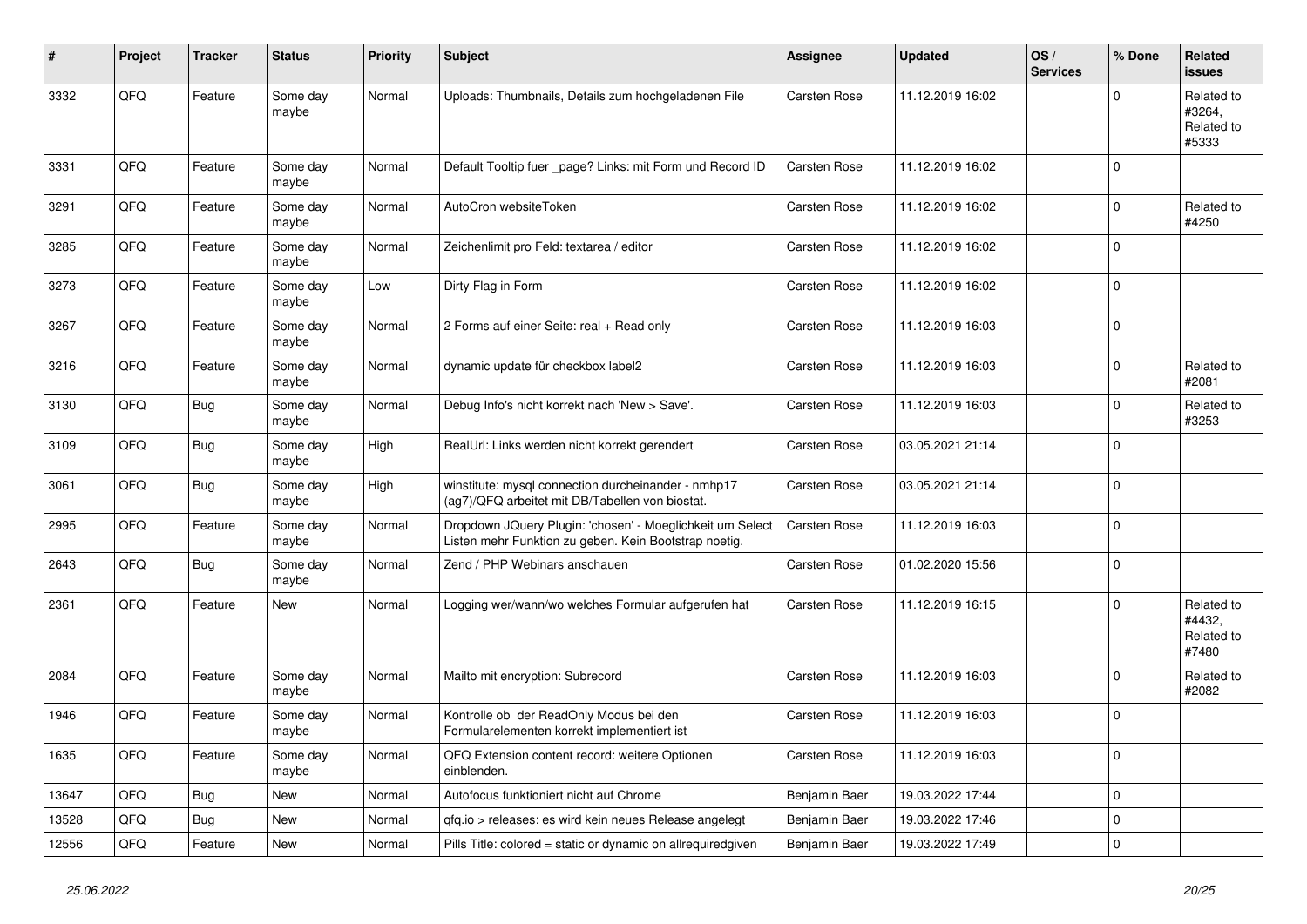| #     | Project | <b>Tracker</b> | <b>Status</b>     | <b>Priority</b> | <b>Subject</b>                                                           | Assignee      | <b>Updated</b>   | OS/<br><b>Services</b> | % Done      | Related<br><b>issues</b>                                               |
|-------|---------|----------------|-------------------|-----------------|--------------------------------------------------------------------------|---------------|------------------|------------------------|-------------|------------------------------------------------------------------------|
| 12490 | QFQ     | Feature        | <b>New</b>        | Normal          | Loading Plugins in QFQ - see what tinymce does. (lazy<br>loading)        | Benjamin Baer | 08.06.2022 10:37 |                        | $\mathbf 0$ | Related to<br>#12611,<br>Related to<br>#10013,<br>Related to<br>#7732  |
| 12476 | QFQ     | Feature        | New               | Normal          | clearMe: a) should trigger 'dirty', b) sticky on textarea resize         | Benjamin Baer | 04.01.2022 08:40 |                        | $\mathbf 0$ | Related to<br>#9528                                                    |
| 11237 | QFQ     | Bug            | <b>New</b>        | High            | Radiobutton / parameter.buttonClass= btn-default - kein dirty<br>Trigger | Benjamin Baer | 03.05.2021 21:12 |                        | $\mathbf 0$ | Related to<br>#10766                                                   |
| 11057 | QFQ     | Bug            | <b>New</b>        | High            | Checkboxes ohne span.checkmark im Report werden<br>ausgeblendet          | Benjamin Baer | 03.05.2021 21:12 |                        | $\mathbf 0$ | Related to<br>#11039                                                   |
| 10003 | QFQ     | Feature        | Priorize          | Normal          | fieldset: stronger visualize group                                       | Benjamin Baer | 12.02.2020 08:13 |                        | $\pmb{0}$   |                                                                        |
| 9898  | QFQ     | <b>Bug</b>     | Feedback          | Normal          | Formular trotz Timeout gespeichert                                       | Benjamin Baer | 01.02.2020 15:56 |                        | $\mathsf 0$ |                                                                        |
| 9548  | QFQ     | Feature        | Feedback          | High            | FormElement: Pattern mismatch - optional report only on<br>focus lost    | Benjamin Baer | 03.05.2021 21:14 |                        | $\pmb{0}$   |                                                                        |
| 9535  | QFQ     | <b>Bug</b>     | Feedback          | Normal          | Report:  AS '_vertical' - column to wide - vertical >> rot45,<br>rot90   | Benjamin Baer | 01.02.2020 15:56 |                        | $\mathsf 0$ |                                                                        |
| 9135  | QFQ     | Feature        | Priorize          | Normal          | Progress Bar generic / replace old hourglass download<br>popup           | Benjamin Baer | 03.01.2022 07:43 |                        | $\Omega$    |                                                                        |
| 9130  | QFQ     | Feature        | Some day<br>maybe | Normal          | tablesorter: Automatic Row numbering / Zeilenummer                       | Benjamin Baer | 01.02.2020 23:22 |                        | $\mathbf 0$ |                                                                        |
| 7965  | QFQ     | Feature        | Priorize          | Normal          | Input type 'text' with visual format - currency                          | Benjamin Baer | 03.01.2022 07:45 |                        | $\mathbf 0$ |                                                                        |
| 7732  | QFQ     | Feature        | Some day<br>maybe | Normal          | Javascript: Lazy Loading der add on libs                                 | Benjamin Baer | 08.06.2022 10:38 |                        | $\mathbf 0$ | Related to<br>#12611,<br>Related to<br>#12490,<br>Related to<br>#10013 |
| 7730  | QFQ     | Feature        | Priorize          | Normal          | SELECT Box: title in between                                             | Benjamin Baer | 01.02.2020 23:22 |                        | $\mathbf 0$ |                                                                        |
| 7602  | QFQ     | Feature        | ToDo              | High            | Multi Select: with checkboxes                                            | Benjamin Baer | 22.03.2022 09:07 |                        | $\mathbf 0$ |                                                                        |
| 6972  | QFQ     | Feature        | Some day<br>maybe | Normal          | Fabric Clipboard / cross browser tab                                     | Benjamin Baer | 01.02.2020 23:21 |                        | $\mathbf 0$ |                                                                        |
| 6970  | QFQ     | Feature        | Some day<br>maybe | Normal          | tablesorter: default fuer 'sortReset' aendern von 'Ctrl' zu 'Alt'        | Benjamin Baer | 01.02.2020 23:21 |                        | $\mathbf 0$ |                                                                        |
| 6870  | QFQ     | Feature        | Priorize          | Normal          | Click on '_link' triggers an API call                                    | Benjamin Baer | 03.01.2022 08:25 |                        | $\mathbf 0$ |                                                                        |
| 6801  | QFQ     | Feature        | Priorize          | Normal          | Fabric: Maximize / FullIscreen                                           | Benjamin Baer | 21.03.2022 09:56 |                        | $\pmb{0}$   |                                                                        |
| 6566  | QFQ     | <b>Bug</b>     | Priorize          | Normal          | Link Function 'delete': provided parameter missing on page<br>reload     | Benjamin Baer | 03.01.2022 08:08 |                        | $\mathbf 0$ |                                                                        |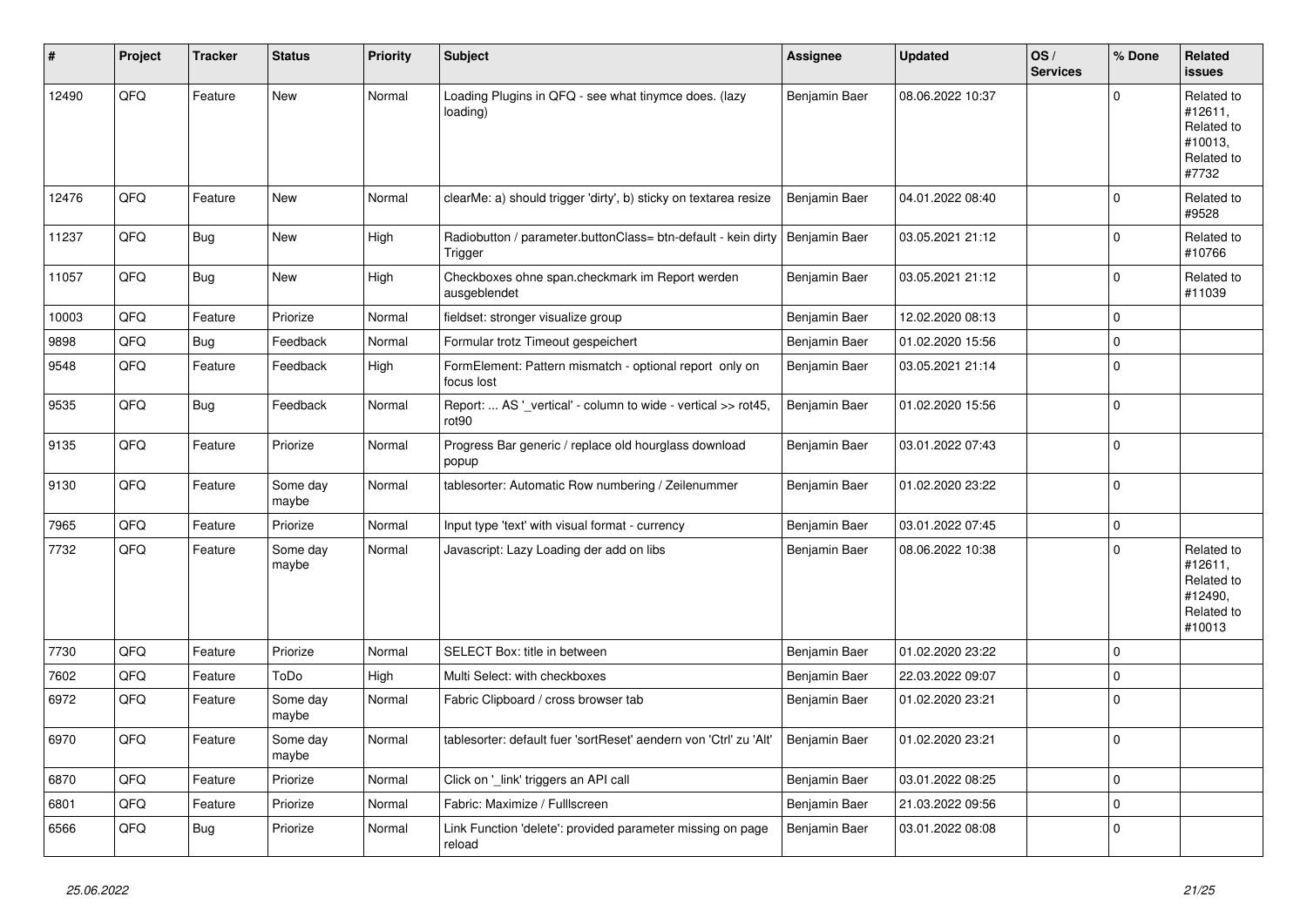| #     | Project | <b>Tracker</b> | <b>Status</b>     | <b>Priority</b> | <b>Subject</b>                                                                                                                                           | Assignee        | <b>Updated</b>   | OS/<br><b>Services</b> | % Done      | <b>Related</b><br><b>issues</b> |
|-------|---------|----------------|-------------------|-----------------|----------------------------------------------------------------------------------------------------------------------------------------------------------|-----------------|------------------|------------------------|-------------|---------------------------------|
| 6224  | QFQ     | Feature        | Priorize          | Normal          | Dynamic update: fade in/out fields                                                                                                                       | Benjamin Baer   | 21.03.2022 09:50 |                        | $\Omega$    |                                 |
| 6140  | QFQ     | <b>Bug</b>     | Priorize          | Normal          | QFQ DnD Sort: Locked fields                                                                                                                              | Benjamin Baer   | 21.03.2022 09:56 |                        | $\mathbf 0$ |                                 |
| 5562  | QFQ     | Feature        | Priorize          | Normal          | Drag'n'Drop fuer Uploads                                                                                                                                 | Benjamin Baer   | 21.03.2022 09:52 |                        | $\mathbf 0$ | Related to<br>#9706             |
| 5389  | QFQ     | Feature        | Some day<br>maybe | Normal          | QFQ Design: Multline label / note                                                                                                                        | Benjamin Baer   | 01.02.2020 23:19 |                        | $\mathbf 0$ |                                 |
| 5366  | QFQ     | Feature        | Priorize          | Normal          | Saving with keyboard shortcuts                                                                                                                           | Benjamin Baer   | 21.03.2022 09:47 |                        | $\mathbf 0$ |                                 |
| 5024  | QFQ     | Feature        | Some day<br>maybe | Normal          | Fabric: Generate PDF with edits                                                                                                                          | Benjamin Baer   | 01.02.2020 23:20 |                        | $\mathbf 0$ | Related to<br>#10704            |
| 4457  | QFQ     | Bug            | Priorize          | Normal          | typeahead: pressing return to select an item, saves the form<br>and closes the form.                                                                     | Benjamin Baer   | 03.01.2022 08:01 |                        | $\mathbf 0$ | Related to<br>#4398             |
| 4454  | QFQ     | Bug            | Some day<br>maybe | Normal          | Required Elements: multiple elements in a row - whole row<br>marked if only one input is empty.                                                          | Benjamin Baer   | 01.02.2020 23:20 |                        | $\mathbf 0$ |                                 |
| 4420  | QFQ     | Feature        | Some day<br>maybe | Normal          | Client: Local Storage - store the changes of a form, local in<br>the browser.                                                                            | Benjamin Baer   | 11.12.2019 16:02 |                        | $\mathbf 0$ |                                 |
| 4398  | QFQ     | <b>Bug</b>     | Some day<br>maybe | Normal          | Typeahead: mouse click in a prefilled input opens a single<br>item dropdown with the current value - click on it seems to<br>set the value, not the key. | Benjamin Baer   | 01.02.2020 23:20 |                        | $\pmb{0}$   | Related to<br>#4457             |
| 3692  | QFQ     | Feature        | Some day<br>maybe | Normal          | QFQ Webseite                                                                                                                                             | Benjamin Baer   | 11.12.2019 16:02 |                        | $\mathbf 0$ | Related to<br>#5033             |
| 3415  | QFQ     | Feature        | Some day<br>maybe | Normal          | FE Login Box Templatefile                                                                                                                                | Benjamin Baer   | 11.12.2019 16:02 |                        | $\mathbf 0$ |                                 |
| 2063  | QFQ     | Bug            | Some day<br>maybe | Normal          | Pills auf 'inaktiv' setzen falls keine Element auf dem Pill<br>sichtbar sind.                                                                            | Benjamin Baer   | 11.12.2019 16:03 |                        | $\Omega$    | Related to<br>#3752             |
| 14185 | QFQ     | Feature        | <b>New</b>        | Normal          | External/Autocron.php - better suitable directory                                                                                                        | Support: System | 28.05.2022 11:03 |                        | $\Omega$    |                                 |
| 12156 | QFQ     | Feature        | <b>New</b>        | Normal          | Form: Optional disable 'leave page'                                                                                                                      |                 | 03.05.2021 20:45 |                        | $\Omega$    |                                 |
| 12135 | QFQ     | Feature        | <b>New</b>        | Normal          | Subrecord: Notiz                                                                                                                                         |                 | 24.04.2021 16:58 |                        | $\mathbf 0$ |                                 |
| 12039 | QFQ     | Feature        | <b>New</b>        | Normal          | Missing htmlSpecialChar() in pre processing on form submit                                                                                               |                 | 18.02.2021 00:09 |                        | $\mathbf 0$ | Related to<br>#14320            |
| 12038 | QFQ     | Feature        | New               | Normal          | a) STORE_VAR: filenameOnlyStripUniq, b) SP:<br>QSTRIPUNIQ()                                                                                              |                 | 17.02.2021 23:55 |                        | $\mathbf 0$ |                                 |
| 11850 | QFQ     | Feature        | New               | Urgent          | Wizard Form: basierend auf einer Tabelle eine Form<br>anlegen.                                                                                           |                 | 03.05.2021 21:12 |                        | $\Omega$    | Blocked by<br>#8082             |
| 11716 | QFQ     | Feature        | New               | Normal          | Form an beliebiger Stelle im Report anzeigen                                                                                                             |                 | 09.12.2020 09:47 |                        | $\mathbf 0$ |                                 |
| 11715 | QFQ     | <b>Bug</b>     | New               | Normal          | acceptZeroAsRequired and requiredOffButMark do not<br>coincide                                                                                           |                 | 08.12.2020 12:13 |                        | $\pmb{0}$   |                                 |
| 11535 | QFQ     | Feature        | <b>New</b>        | Normal          | Ability to create SQL columns in frontend QFQ forms                                                                                                      |                 | 17.11.2020 12:11 |                        | $\mathbf 0$ |                                 |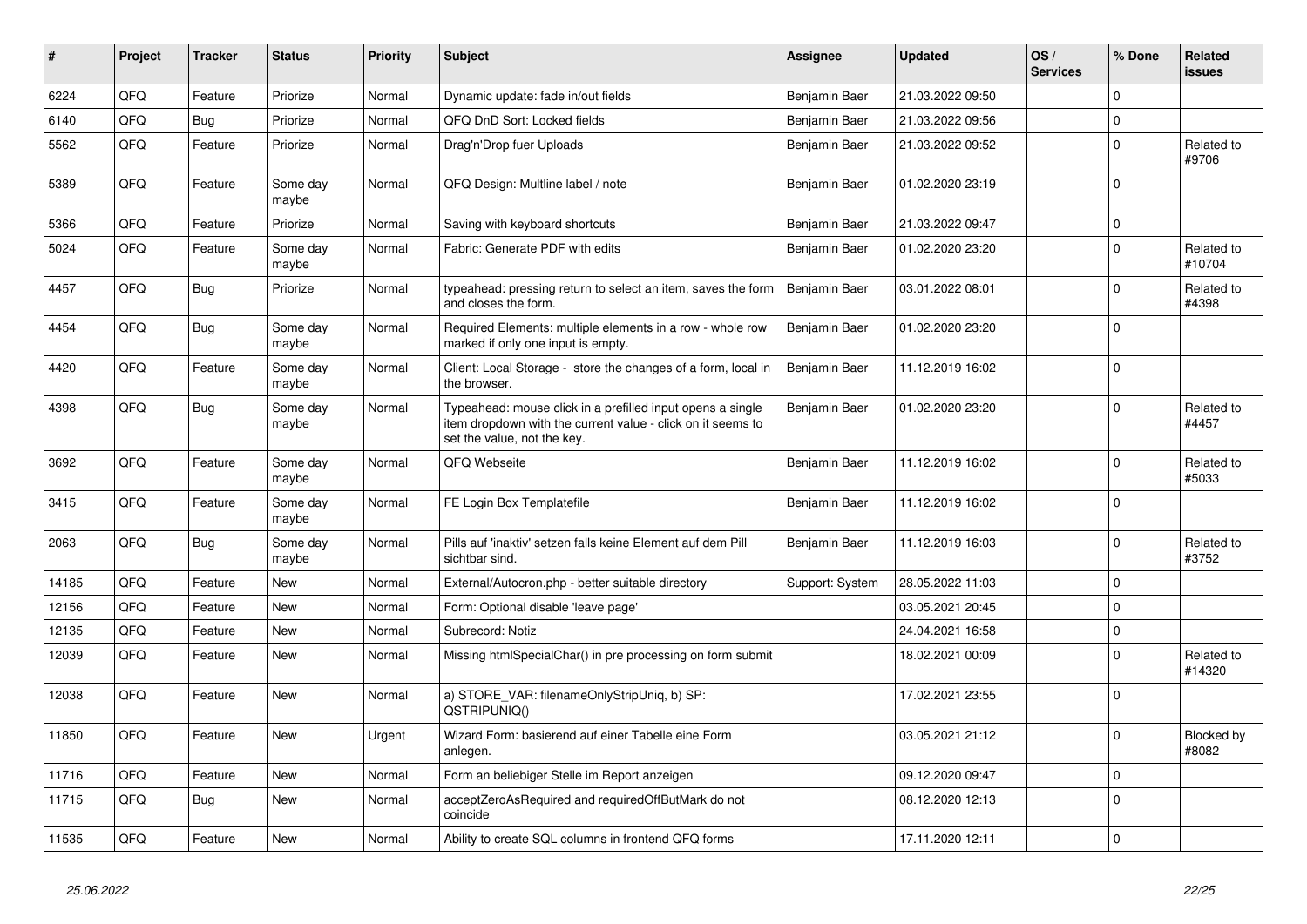| $\sharp$ | Project | <b>Tracker</b> | <b>Status</b>     | <b>Priority</b> | <b>Subject</b>                                                                       | <b>Assignee</b> | <b>Updated</b>   | OS/<br><b>Services</b> | % Done      | Related<br><b>issues</b>                    |
|----------|---------|----------------|-------------------|-----------------|--------------------------------------------------------------------------------------|-----------------|------------------|------------------------|-------------|---------------------------------------------|
| 11534    | QFQ     | Feature        | New               | Normal          | Report: Action on selected rows - Table batchprocessing<br>feature                   |                 | 18.11.2020 08:15 |                        | $\Omega$    |                                             |
| 11522    | QFQ     | Bug            | <b>New</b>        | Normal          | Aus/Einblenden von Reitern                                                           |                 | 13.11.2020 14:58 |                        | $\mathbf 0$ |                                             |
| 11195    | QFQ     | Bug            | <b>New</b>        | Low             | Dynamic Update: Note not updated if new text is empty<br>(v20.4)                     |                 | 25.09.2020 11:14 |                        | $\Omega$    |                                             |
| 10890    | QFQ     | Bug            | <b>New</b>        | Normal          | AutoCron hangs                                                                       |                 | 20.07.2020 13:56 |                        | $\Omega$    |                                             |
| 10874    | QFQ     | Feature        | New               | Normal          | Erstellen eines Foreign Keys in der Tabelle "FormElement"                            |                 | 13.07.2020 10:11 |                        | $\mathbf 0$ |                                             |
| 10766    | QFQ     | Bug            | <b>New</b>        | High            | Radiobutton / parameter.buttonClass=btn-default: dynamic<br>update                   |                 | 03.05.2021 21:12 |                        | $\Omega$    | Related to<br>#11237                        |
| 10763    | QFQ     | Feature        | New               | Normal          | form accessed and submitted despite logout?                                          |                 | 16.06.2020 11:43 |                        | 0           |                                             |
| 10759    | QFQ     | Bug            | <b>New</b>        | Normal          | emptyMeansNull - Feld falsch aktualisiert                                            |                 | 12.11.2020 23:45 |                        | $\mathbf 0$ |                                             |
| 10738    | QFQ     | Feature        | Some day<br>maybe | Normal          | CORS headers for external API requests                                               |                 | 10.06.2020 14:00 |                        | 0           |                                             |
| 10384    | QFQ     | Feature        | <b>New</b>        | Normal          | Parameter Exchange QFQ Instances                                                     |                 | 07.05.2020 09:38 |                        | $\mathbf 0$ |                                             |
| 10345    | QFQ     | Feature        | <b>New</b>        | Normal          | Templates - Patterns QFQ Style                                                       |                 | 03.05.2021 21:01 |                        | $\Omega$    | Related to<br>#10713                        |
| 10324    | QFQ     | Bug            | New               | Normal          | Excel Export mit Template funktioniert nur, wenn Template<br>vor uid kommt           |                 | 30.03.2020 11:20 |                        | 0           | Related to<br>#10257                        |
| 10114    | QFQ     | Feature        | <b>New</b>        | High            | Symbol (Link): 'G:' (Glyphicon) replaced by 'i:' (icon)                              |                 | 07.12.2021 17:19 |                        | $\Omega$    | Related to<br>#3797,<br>Related to<br>#4194 |
| 9855     | QFQ     | <b>Bug</b>     | <b>New</b>        | Normal          | <b>Required Check</b>                                                                |                 | 01.02.2020 15:56 |                        | $\mathbf 0$ |                                             |
| 9853     | QFQ     | Feature        | <b>New</b>        | Normal          | Check das SQL / QFQ / Mail Logfile geschrieben wird                                  |                 | 09.01.2020 11:15 |                        | 0           |                                             |
| 9126     | QFQ     | <b>Bug</b>     | Some day<br>maybe | Normal          | hidden Form elements are present in page source                                      |                 | 02.01.2021 18:41 |                        | 0           |                                             |
| 9024     | QFQ     | <b>Bug</b>     | Some day<br>maybe | Normal          | QFQ Einarbeitung                                                                     |                 | 01.02.2020 15:56 |                        | $\Omega$    |                                             |
| 9020     | QFQ     | <b>Bug</b>     | Some day<br>maybe | Normal          | radio mit buttonClass und dynamicUpdate lassen sich nicht<br>kombinieren             |                 | 11.12.2019 16:01 |                        | $\Omega$    |                                             |
| 8056     | QFQ     | Feature        | Some day<br>maybe | Normal          | Termin Organisation (Reservation)                                                    |                 | 01.02.2020 23:19 |                        | $\Omega$    | Related to<br>#8658                         |
| 7921     | QFQ     | Feature        | Some day<br>maybe | Normal          | Rest API Export: URL kuerzer machen                                                  |                 | 01.02.2020 23:19 |                        | $\mathbf 0$ |                                             |
| 7402     | QFQ     | Bug            | Some day<br>maybe | Normal          | thumbnail cache: outdated picture when permission denied<br>and permission resolved. |                 | 01.02.2020 23:20 |                        | $\mathbf 0$ |                                             |
| 7281     | QFQ     | Bug            | Some day<br>maybe | Normal          | Subrecords: on large screen separator line too short                                 |                 | 01.02.2020 23:19 |                        | 0           |                                             |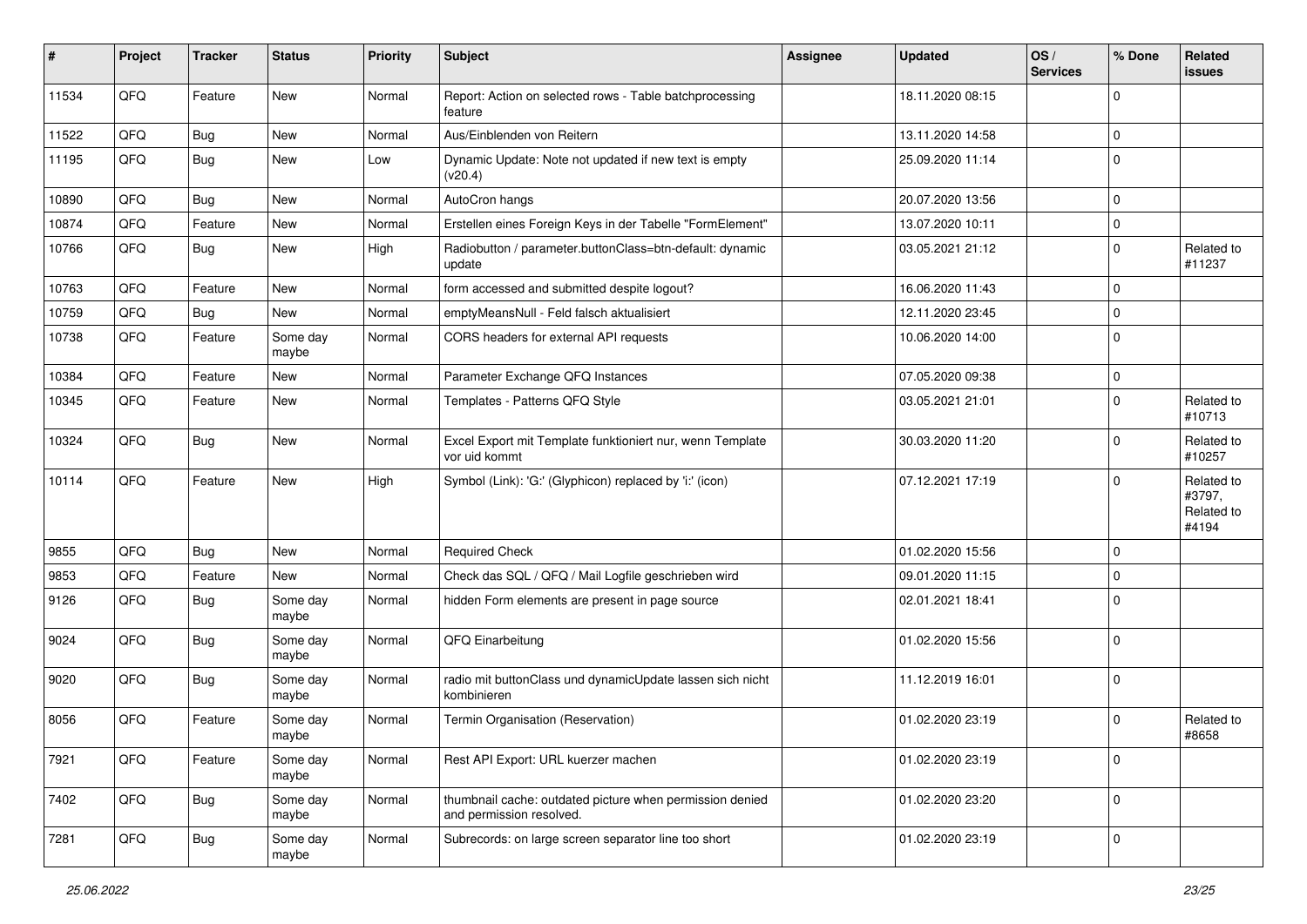| $\sharp$ | Project | <b>Tracker</b> | <b>Status</b>     | Priority | <b>Subject</b>                                                                   | <b>Assignee</b> | <b>Updated</b>   | OS/<br><b>Services</b> | % Done      | Related<br><b>issues</b> |
|----------|---------|----------------|-------------------|----------|----------------------------------------------------------------------------------|-----------------|------------------|------------------------|-------------|--------------------------|
| 7278     | QFQ     | Feature        | Some day<br>maybe | Normal   | Form: Wert vordefinieren der immer gesetzt wird                                  |                 | 02.05.2021 09:27 |                        | $\Omega$    |                          |
| 7229     | QFQ     | Feature        | Some day<br>maybe | Normal   | New FormElement.type: Button                                                     |                 | 01.02.2021 12:32 |                        | $\Omega$    |                          |
| 7108     | QFQ     | Feature        | Some day<br>maybe | Normal   | QFQ Wrap Elements                                                                |                 | 11.12.2019 16:01 |                        | 0           |                          |
| 7106     | QFQ     | Feature        | Some day<br>maybe | Normal   | Beispiel Nummerierung von Rows in Report                                         |                 | 11.12.2019 16:01 |                        | $\Omega$    |                          |
| 7105     | QFQ     | Feature        | Some day<br>maybe | Normal   | Beispiel wie man in einer zweiten Tabelle speichert.                             |                 | 11.12.2019 16:01 |                        | $\mathbf 0$ |                          |
| 7104     | QFQ     | Feature        | Some day<br>maybe | Normal   | Manual: hint about escaping if '\r' appears in mail body                         |                 | 11.12.2019 16:01 |                        | $\mathbf 0$ |                          |
| 7101     | QFQ     | <b>Bug</b>     | Some day<br>maybe | Normal   | 'form' in SIP and 'report' - breaks                                              |                 | 01.02.2020 23:20 |                        | $\Omega$    |                          |
| 7100     | QFQ     | Feature        | Some day<br>maybe | Normal   | Download: log access, max downloads, time limit                                  |                 | 01.02.2020 23:19 |                        | $\Omega$    |                          |
| 6992     | QFQ     | Feature        | Some day<br>maybe | Normal   | DB exception: Syntax Highlight                                                   |                 | 11.12.2019 16:01 |                        | $\Omega$    | Related to<br>#5450      |
| 6704     | QFQ     | Feature        | Some day<br>maybe | Normal   | Upload Mode: Bilder in Notizen rechts sollen aktuellen<br>Upload repräsentieren. |                 | 01.02.2020 23:19 |                        | $\Omega$    | Related to<br>#3264      |
| 6515     | QFQ     | Feature        | Some day<br>maybe | Normal   | Formular: Felder dynamisch ein/ausblenden                                        |                 | 11.12.2019 16:02 |                        | $\Omega$    |                          |
| 6299     | QFQ     | Feature        | Some day<br>maybe | Normal   | Attack detection: log table with invalid SIP access                              |                 | 11.12.2019 16:02 |                        | $\Omega$    | Related to<br>#3947      |
| 6288     | QFQ     | Feature        | Some day<br>maybe | Normal   | Best Practice: Erklaeren wie man ein Formular ganz in<br>'weiss' erstellen kann  |                 | 11.12.2019 16:02 |                        | $\mathbf 0$ |                          |
| 6084     | QFQ     | Feature        | Some day<br>maybe | Normal   | New escape type: 'D' - convert date                                              |                 | 01.02.2020 23:19 |                        | $\Omega$    |                          |
| 6083     | QFQ     | Feature        | Some day<br>maybe | Normal   | Dynamic Update: Value Check via SQL                                              |                 | 11.12.2019 16:02 |                        | $\Omega$    |                          |
| 5923     | QFQ     | Feature        | Some day<br>maybe | Normal   | fillStoreSystemBySqlLate                                                         |                 | 01.02.2020 23:19 |                        | $\Omega$    |                          |
| 5895     | QFQ     | Feature        | Some day<br>maybe | Normal   | Tutorial: List of all QFQ Features                                               |                 | 01.02.2020 23:19 |                        | $\mathbf 0$ |                          |
| 5893     | QFQ     | Feature        | Some day<br>maybe | Normal   | Edit on double-click                                                             |                 | 01.02.2020 23:19 |                        | $\Omega$    | Related to<br>#5894      |
| 5892     | QFQ     | Feature        | Some day<br>maybe | Normal   | QFQ should use T3 API to manipulate FE GROUP<br>membership                       |                 | 01.02.2020 23:20 |                        | $\Omega$    |                          |